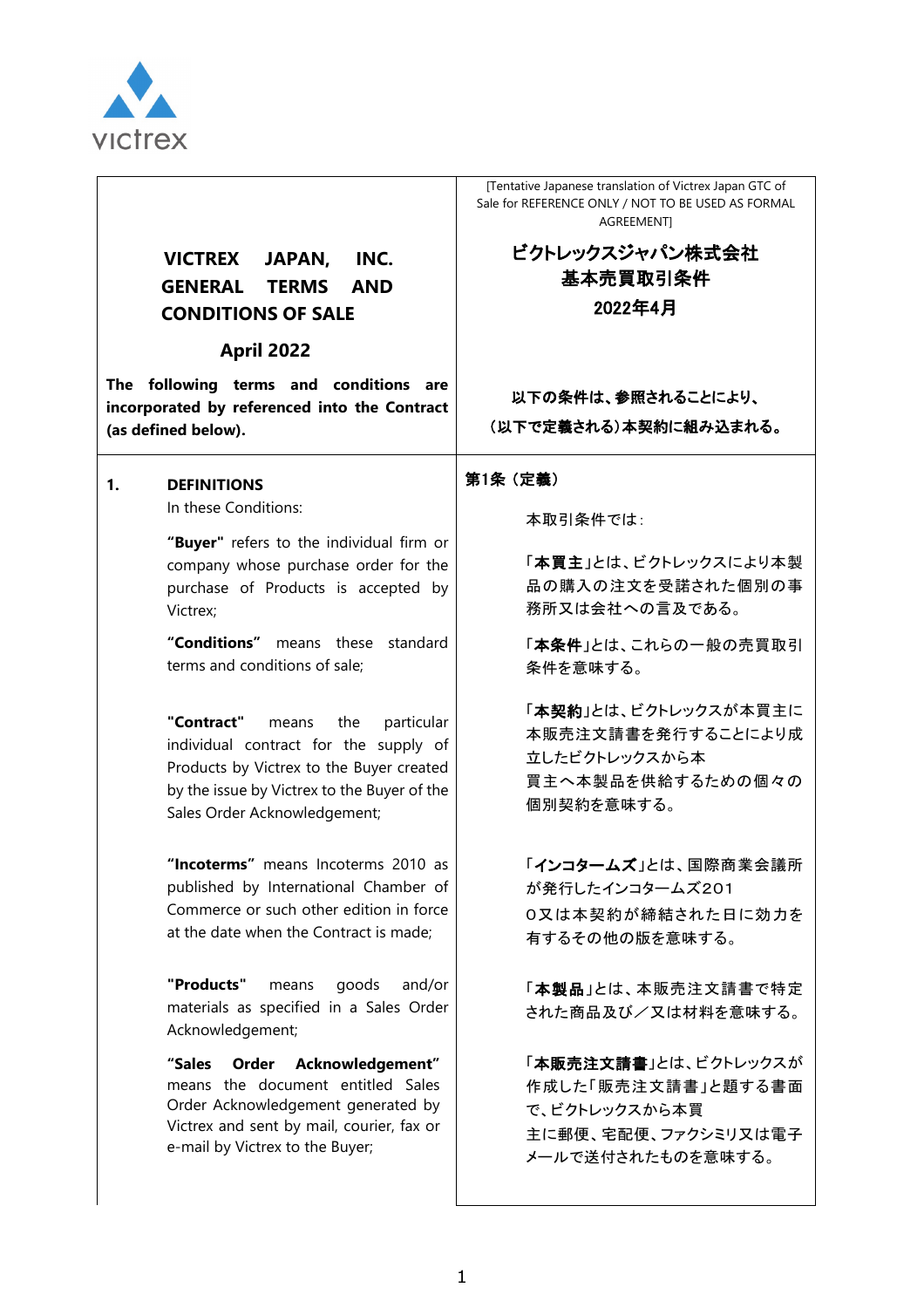

**"Services"** means any services to be provided by Victrex to the Buyer

「本サービス」とは、ビクトレックスによる 本製品の供給に関する付随的な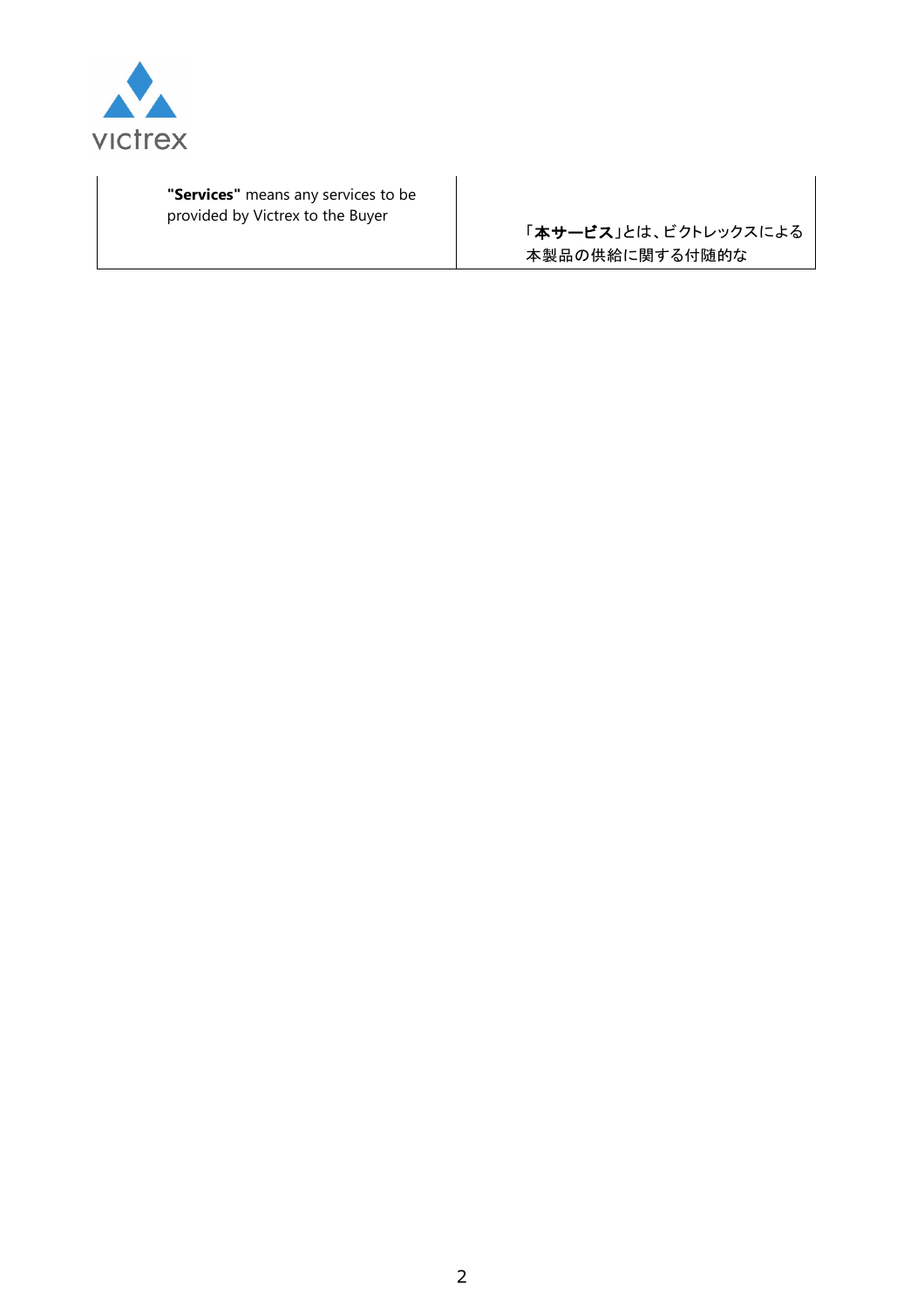

as ancillary services in respect of the supply of the Products by Victrex;

**"Special Conditions"** means such additional terms agreed from time to time in writing between Victrex and the Buyer; and

The headings are for convenience only and shall not affect the interpretation of these Conditions.

All references to prices, Products and Services contained in these Conditions shall be taken to mean the prices, Products and Services detailed in Victrex's Sales Order Acknowledgement.

サービスとしてビクトレックスが本買主に 提供するサービスを意味する。

「本特約事項」とは、ビクトレックス と本買主とが書面で適宜合意する追加 的な条件を意味する。

**"Victrex"** means Victrex Japan Inc. 「ビクトレックス」とは、ビクトレックスジャパ ン株式会社を意味する。

> 見出しは便宜を図るものに過ぎず、これ ら本条件の解釈に影響しない。

本条件に含まれる値段、本製品及び本 サービスに対する言及は、ビクトレックス の本販売注文請書で詳細が定められた 値段、本製品及び本サービスを意味する ものと捉えられるべきある。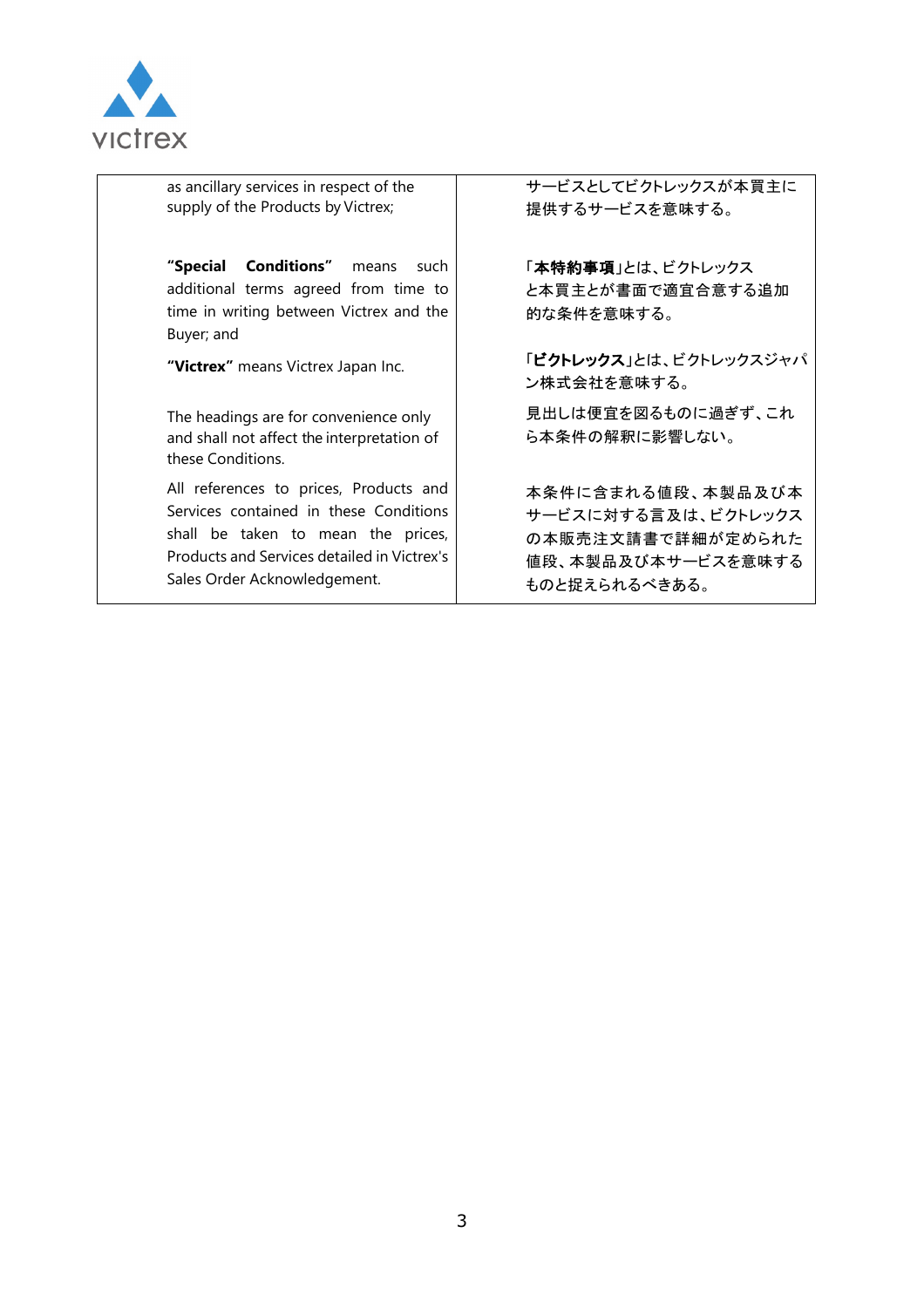

#### **2. ORDERS**

- **2.1** The Buyer shall place orders for the Products in writing at least 14 days in advance of the requested delivery date. The order shall clearly describe the following matters:
	- (a) actual name and number of Products (which number shall be whole-number multiple of the smallest package unit of the actual Product);
	- (b) date and place of delivery of Products;
	- (c) purchase price; and
	- (d) date and method of payment of purchase price.

**2.2** Victrex shall, as soon as reasonably practicable after receipt of an order, notify Buyer of whether it accepts such order and the anticipated delivery date for that order by issuing a Sales Order Acknowledgement. Each order that is so accepted shall constitute a separate binding Contract.

**2.3** Victrex's quotation is not to be taken as an offer.

#### 第 2 条 ( 注 文 )

- 1. 本買主は、希望納期の少なくとも14 日前 までに書面で注文する。注文書には、以 下の事項を明記するものとする。
	- (1) 具体的な本製品の名称及び数量 (但し、当該数量は具体的な本製 品の最小梱包単位の整数倍でな ければならない)
	- (2) 本製品の納期及び納入場所
	- (3) 代金額
	- (4) 代金支払の期日及び方法
- 2. ビクトレックスは、注文を受けた後、実行可 能な限り早期に、本買主に対 し、本販売 注文請書を発行することにより、注文を請 けるか否か及び当該注文に対する予定 の納入日を通知する。そのようにして注 文が請けられた場合、拘束力のある本契 約が別途成立する。
- 3. ビクトレックスの見積(書)は申込として捉 えてはならない。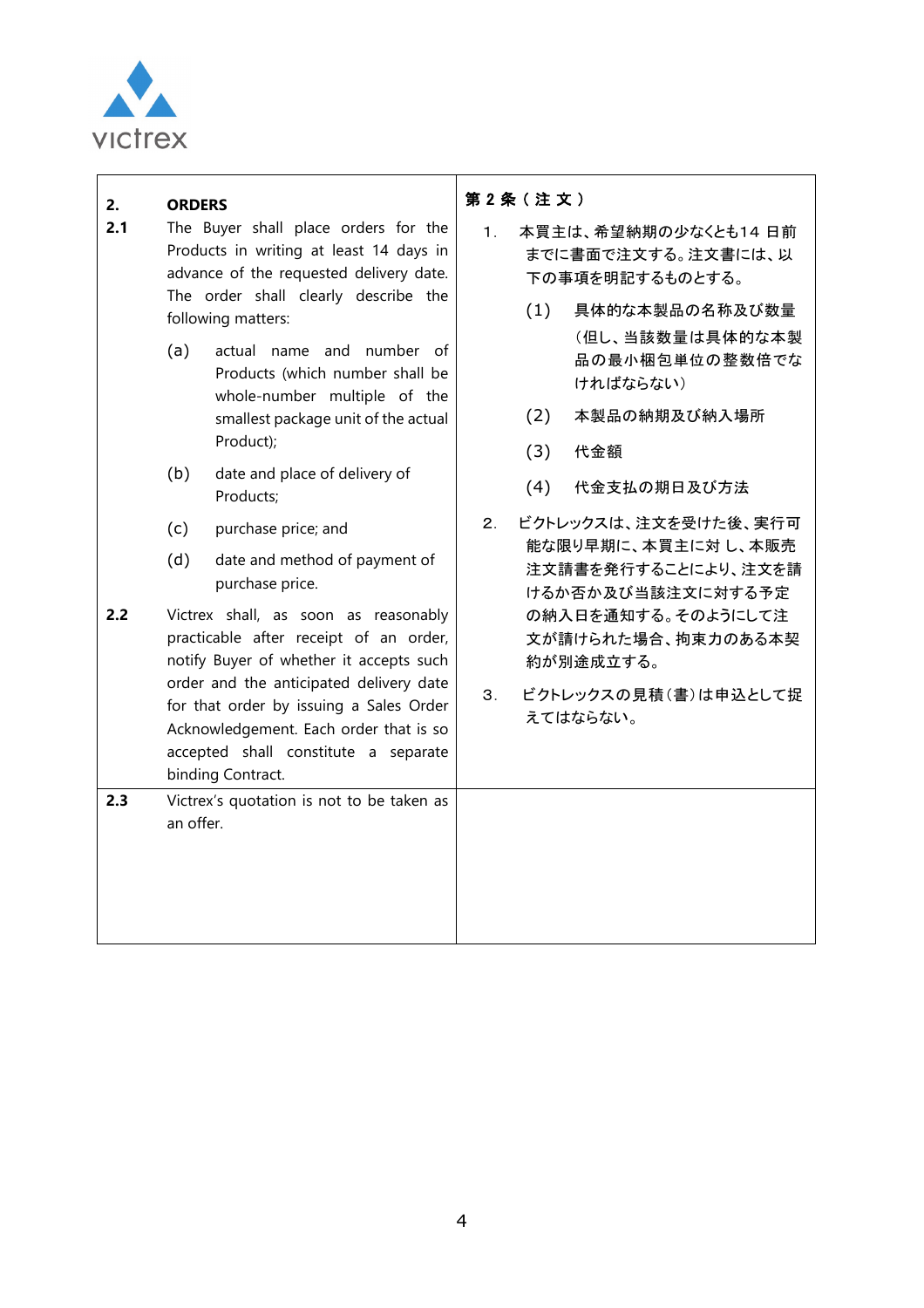

<span id="page-4-0"></span>

| 3.<br>3.1<br>3.2        | <b>DELIVERY OF PRODUCTS</b><br>Time for delivery of the Products and<br>completion of the Services as stated by<br>Victrex<br>in<br><b>Sales</b><br>Order<br>a<br>Acknowledgement is stated as accurately<br>as reasonably practicable but is not<br>guaranteed. Except where otherwise<br>Sales<br>the<br>agreed<br>in<br>Order<br>Acknowledgement, Victrex shall deliver to<br>the Buyer's premises as stated in the<br>Buyer's order(s).<br>Unless agreed otherwise between the<br>parties, the cost of delivering<br>the<br>Products shall be borne by Victrex.                                                                            | 第3条 (本製品の引渡)<br>本製品の納入及び本サービスの完了の<br>1 <sub>1</sub><br>時期は、本販売注文請書に合理的に可<br>能な限り正確に記載されるが、保証はさ<br>れない。本販売注文請書で別途合意さ<br>れない限り、ビクトレックスは、本買主の<br>注文書に記載された本買主の施設で引<br>き渡す。<br>本製品の引渡に要する費用は、別途当事<br>$2_{-}$<br>者間で合意されない限り、ビクトレックス<br>の負担とする。                                                                           |
|-------------------------|------------------------------------------------------------------------------------------------------------------------------------------------------------------------------------------------------------------------------------------------------------------------------------------------------------------------------------------------------------------------------------------------------------------------------------------------------------------------------------------------------------------------------------------------------------------------------------------------------------------------------------------------|----------------------------------------------------------------------------------------------------------------------------------------------------------------------------------------------------------------------------------------------------------------------------------------------------------------------|
| 4.<br>4.1<br>4.2<br>4.3 | <b>PRODUCT SPECIFICATIONS</b><br>Victrex warrants to the Buyer that the<br>Products supplied to the Buyer conform<br>the<br>standard<br>specifications<br>to<br>determined by Victrex at the time of<br>manufacture ("Victrex's<br><b>Standard</b><br>Specifications").<br>Victrex does not provide the Buyer with<br>any warranty with regard to the Products<br>other than those provided for in Section<br>4.1 above.<br>Victrex reserves the right to amend<br>Standard<br>Specification<br>Victrex's<br>if<br>required by any applicable statutory or<br>regulatory requirement, and Victrex<br>shall notify the Buyer in any such event. | 第4条 (製品仕様及び保証)<br>ビクトレックスは、本買主に対し、本買主<br>1 <sup>1</sup><br>に販売される本製品が本製品の製造時<br>においてビクトレックスの定める標準仕<br>様(以下「ビクトレックスの標準仕様」とい<br>う)に適合することを保証する。<br>ビクトレックスは、本買主に対し、本製品<br>2.<br>について、前項に定める以外の保証をし<br>ない。<br>ビクトレックスは、適用される法規又は規<br>3.<br>制により要求される場合にビクトレックス<br>の標準仕様を変更する権利を留保する。<br>また、変更する場合、ビクトレックスは本<br>買主に通知する。 |
| 5.<br>5.1               | <b>NOTICE</b><br><b>INSPECTION</b><br><b>AND</b><br><b>AND</b><br><b>CONTRACT</b><br><b>NONCONFORMITY</b><br><b>LIABILITIES</b><br>When the Products are delivered, Buyer<br>shall inspect the Products without delay to<br>see whether there are any nonconformity<br>to the contents of this Agreement or the<br>relevant Individual Contract with respect to<br>their type, quality or quantity such as mis-                                                                                                                                                                                                                                | 第5条 (検査及び通知並びに契約不適合責任)<br>本買主は、本製品の引渡を受けたときは、<br>1 <sub>1</sub><br>遅滞なく、包装不良、ビクトレックスの標準<br>仕様を充たさない品質不良若しくは数量不<br>足等、その種類、品質又は数量に関する<br>本契約又は当該個別契約の内容への不<br>適合の有無について本製品を検査し、不<br>適合を発見したときは、直ちにビクトレック                                                                                                              |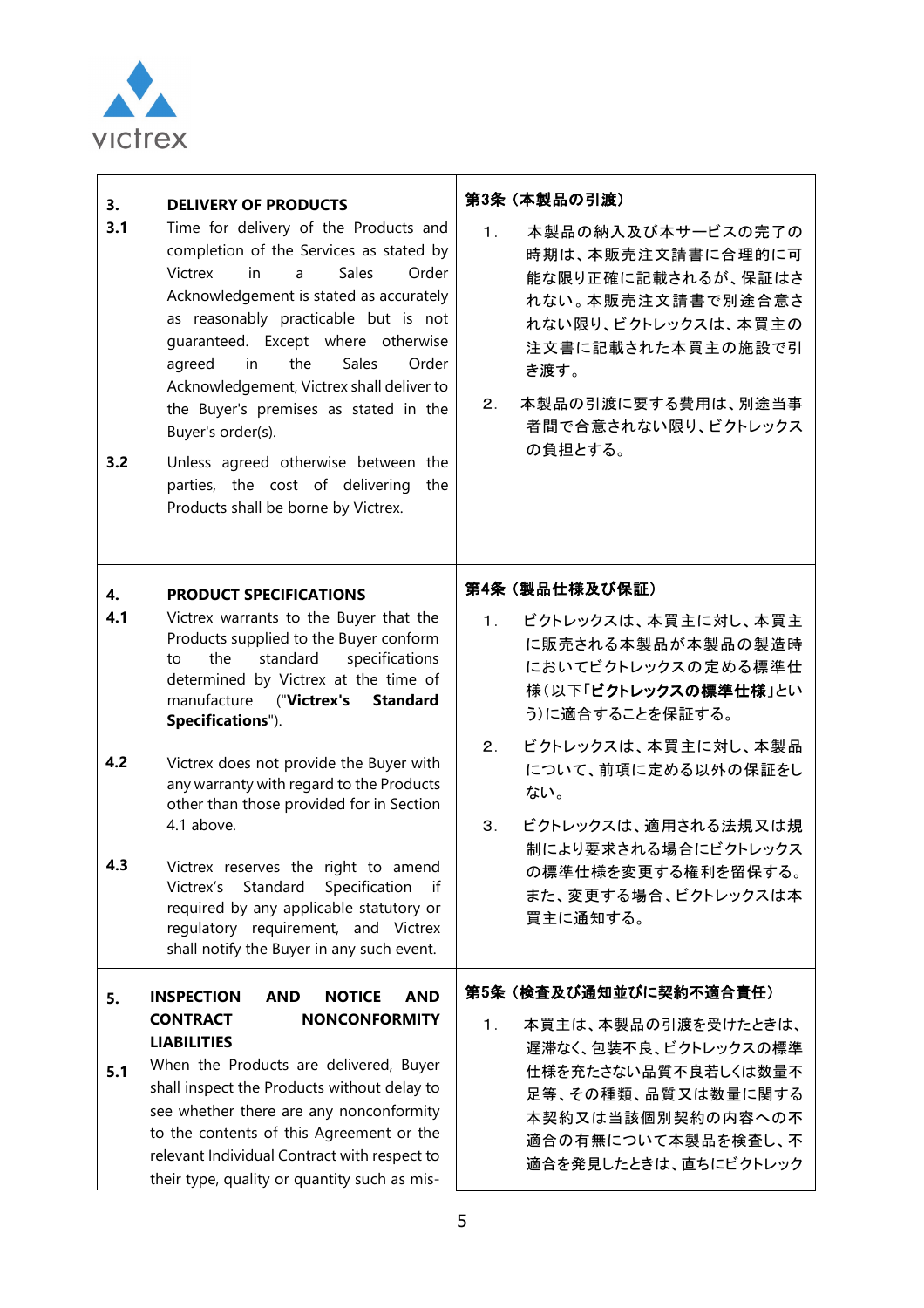

| 5.2 | packaging or failure to meet Victrex 's<br>Standard Specifications or whether there is<br>any shortage of the products, and if any<br>nonconformity is found, Buyer shall<br>immediately notify Victrex in writing. In<br>such case, Victrex shall, at its choice, repair<br>or replace the Products or provide<br>supplementary Products at its own cost or<br>reduce the purchase price, unless the<br>nonconformity was attributable to Buyer.<br>The entire liability of Victrex to Buyer in<br>connection with the sale of the Products,<br>other than those set out in Section 5.1<br>above, shall be limited to an amount equal<br>to the net sales price of the Products to<br>Buyer which give rise to such liability. | 2.             | スに書面で通知する。この場合、ビクトレッ<br>クスは、当該不適合が本買主の責めに帰<br>すべき事由によるものでない限り、その選<br>択するところに従い、自己の費用による本<br>製品の修補、代替物の引渡し若しくは不足<br>分の引渡し又は代金の減額を行うものとす<br>る。<br>本製品の販売に関して負担することのあ<br>るビクトレックスの本買主に対する責任の<br>範囲は、前項に定めるもののほか、当該<br>責任を生じさせた本製品の本買主への正<br>味販売価格を上限とする金銭賠償に限ら<br>れる。 |
|-----|---------------------------------------------------------------------------------------------------------------------------------------------------------------------------------------------------------------------------------------------------------------------------------------------------------------------------------------------------------------------------------------------------------------------------------------------------------------------------------------------------------------------------------------------------------------------------------------------------------------------------------------------------------------------------------------------------------------------------------|----------------|--------------------------------------------------------------------------------------------------------------------------------------------------------------------------------------------------------------------------------------------------------------------|
| 5.3 | Buyer shall lose any right against Victrex<br>with regards to the nonconformity if the<br>notice stipulated in Section 5.1 above<br>was not given within ten (10) days from<br>the delivery of the Products, provided<br>that, if the nonconformity was with<br>respect to the type or quality of the<br>Products and was not something<br>immediately discoverable, the same<br>would apply only if the notice was not<br>given within six (6) months from the<br>delivery of the Products.                                                                                                                                                                                                                                    | 3 <sub>1</sub> | 第1項に定める通知が本製品の引渡後10<br>日以内になされない場合、本買主は、当該<br>不適合に関してビクトレックスに対して有<br>する一切の権利を失うものとする。ただし、<br>当該不適合が本製品の種類又は品質に<br>関するものであり、かつ、直ちに発見する<br>ことができないものであった場合には、当<br>該通知が本製品の引渡後6ヶ月以内にな<br>されないときに限り、同様とする。                                                             |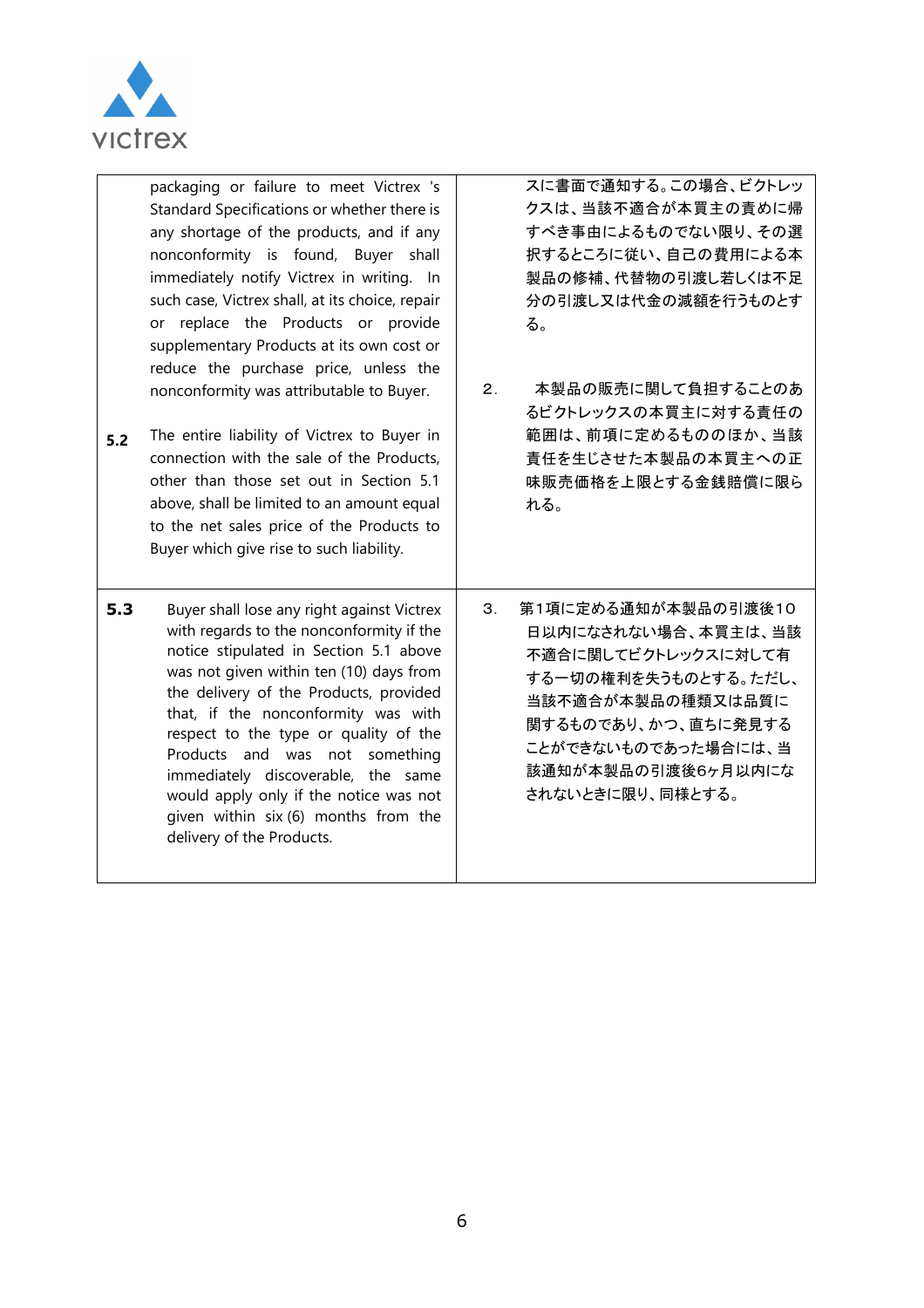

#### **6. PURCHASE PRICE AND PAYMENT OF PURCHASE PRICE**

- **6.1** Save as otherwise agreed in writing by Victrex, the prices of the Products:
	- (a) will be those prevailing at the time of delivery;
	- (b) are stated as a price per tonne, gallon, litre, yard, meter, squared yard, square meter or kilogram (as appropriate);
	- (c) shall exclude all costs associated with expedited delivery, including, but not limited to, costs relating to freight, transportation, insurance, delivery and unloading; and
	- (d) are exclusive of any tax, which Victrex shall add at the appropriate prevailing rate.
- **6.2** Victrex reserves the right to update and modify the prices for the Products.
- **6.3** Victrex may, on or after the date it sends any instalment of the Products, invoice the Buyer for those Products.
- **6.4** The Buyer shall pay Victrex in advance of delivery or otherwise as set out in the relevant Contract, the full amount of the purchase price with consumption tax, without claiming any set off or deduction. Time shall be of the essence for the Buyer's payment of invoices.
- **6.5** Any cost (such as bank fees) for paying the purchase price shall be borne by the Buyer.
- **6.6** If the Buyer fails to pay by the due date without any justifiable reason, default interest will apply from the following day until the day payment is made in full at the rate of ten per cent (10%) per annum. Victrex may withhold delivery of any Product for any Contract, so long as the Buyer does not pay in full without any

# 第6条 (代金支払)

1. ビクトレックスが別途書面で合意した場合を 除き、本製品の価格は:

(1) 引渡時の一般価格であり;

(2) トン、ガロン、リットル、ヤード、メートル、 平方ヤード、平方メートル又はキログラム当 りの金額として(適宜)定められたものであ り;

(3) 早められた引渡に関連する費用(輸送、 運搬、保険、引渡及び荷下ろしを含むが、 それに限られない)を含まず;

(4) ビクトレックスが適切な一般税率で加え るべき税金を含まないものである。

- 2. ビクトレックスは、本製品の価格を更新及び変 更する権利を留保する。
- 3. ビクトレックスは、本製品の分割納入をした日 以降、それらの本製品について買主に請求 できる。
- 4. 本買主は、ビクトレックスに対し、引渡前であ ると否とを問わず、本契約に定める支払期日 までに、本契約で定めた通り、いかなる相殺 や控除をも主張することなく、本製品の代金 額全額を消費税とともに支払う。本買主が請 求額を支払うことに関し、期限は遵守されな ければならない。
- 5. 代金支払に要する費用(銀行手数料等) は、本買主の負担とする。
- 6. 本買主が支払期日までに正当な理由なく支 払うことを怠った場合、同期日の翌日から完 済に至るまで年10パーセントの割合による 遅延損害金が発生する。また、ビクトレックス は、本買主が正当な理由なく支払を怠ってい る間、いずれの本契約の下であると否とを問 わず、一切の本製品の引渡を留保することが できる。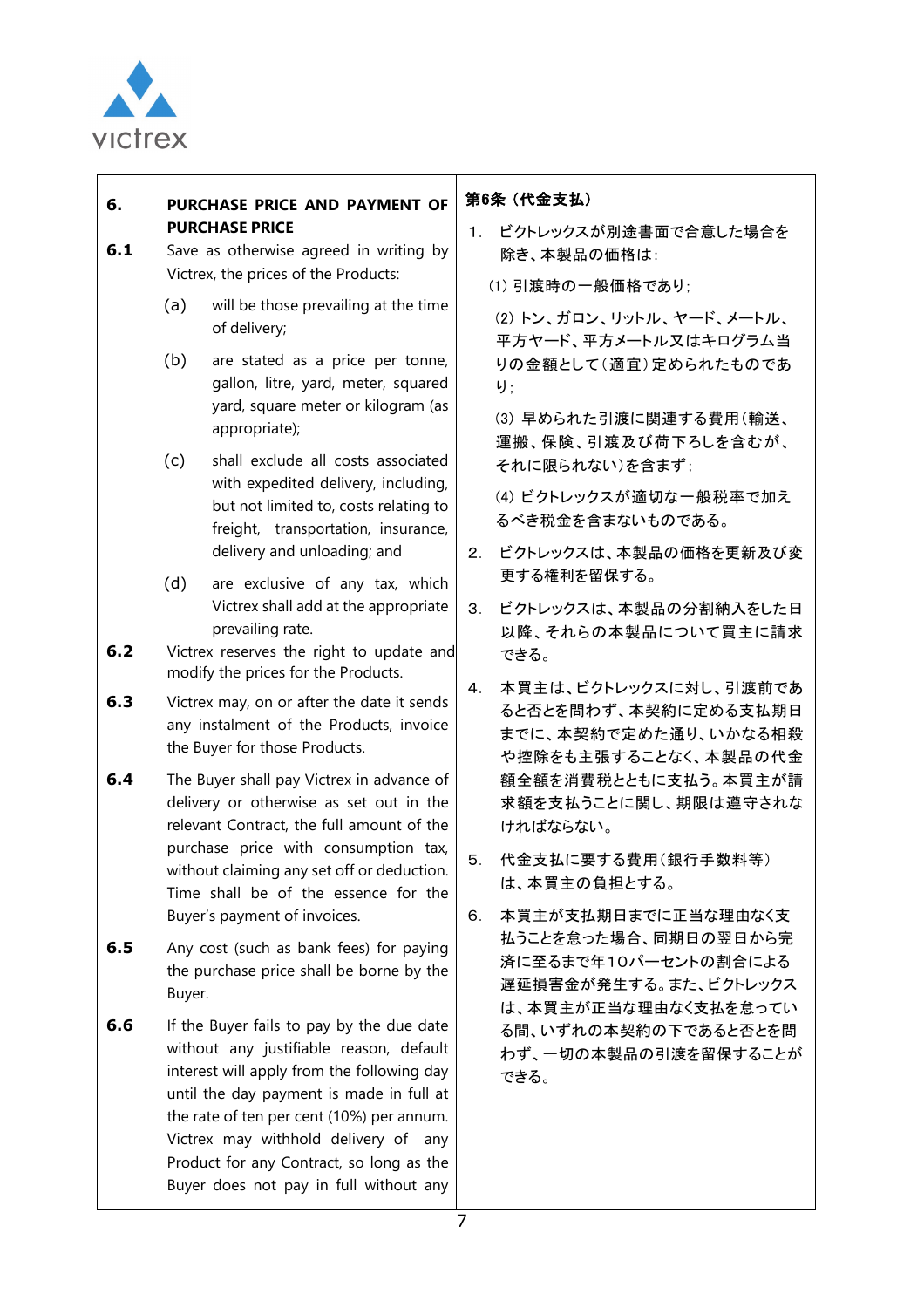

| justifiable reason. |  |  |
|---------------------|--|--|
|                     |  |  |
|                     |  |  |
|                     |  |  |
|                     |  |  |
|                     |  |  |
|                     |  |  |
|                     |  |  |
|                     |  |  |
|                     |  |  |
|                     |  |  |
|                     |  |  |
|                     |  |  |
|                     |  |  |
|                     |  |  |
|                     |  |  |
|                     |  |  |
|                     |  |  |
|                     |  |  |
|                     |  |  |
|                     |  |  |
|                     |  |  |
|                     |  |  |
|                     |  |  |
|                     |  |  |
|                     |  |  |
|                     |  |  |
|                     |  |  |
|                     |  |  |
|                     |  |  |
|                     |  |  |
|                     |  |  |
|                     |  |  |
|                     |  |  |
|                     |  |  |
|                     |  |  |
|                     |  |  |
|                     |  |  |
|                     |  |  |
|                     |  |  |
|                     |  |  |
|                     |  |  |
|                     |  |  |
|                     |  |  |
|                     |  |  |
|                     |  |  |
|                     |  |  |
|                     |  |  |
|                     |  |  |
|                     |  |  |
|                     |  |  |
|                     |  |  |
|                     |  |  |
|                     |  |  |
|                     |  |  |
|                     |  |  |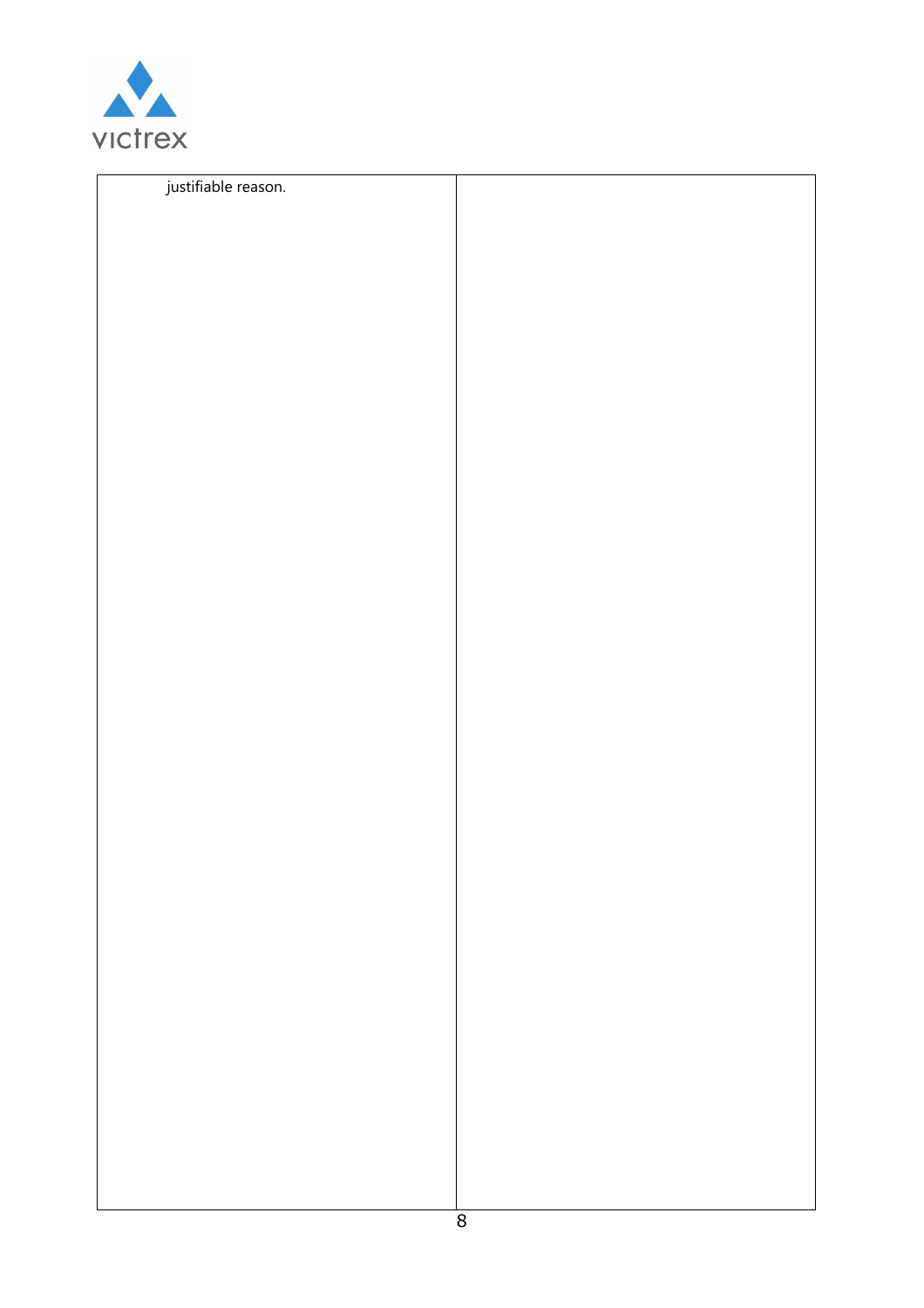

| 7.<br>7.1<br>7.2 | <b>TRANSER OF TITLE</b><br>Title to the Products shall transfer to the<br>Buyer when the purchase price of the<br>Products has been paid in full in<br>accordance with Section 6 above.<br>The Buyer shall, until title to the Products<br>which has been delivered passes to the<br>Products<br>Buyer,<br>manage<br>the<br>by<br>segregating them from other products<br>which it<br>possesses<br>(including<br>any<br>Products which title has passed to the<br>Buyer) and shall make obvious that their<br>title belong to Victrex such as by placing<br>a sign which clearly describes that they<br>belong to Victrex. Further, the Buyer shall<br>not transfer, fix security over or otherwise<br>dispose of, other than using in accordance<br>with its initial purpose of usage or<br>reselling after obtaining Victrex's prior<br>consent. | 第7条 (所有権の移転)<br>本製品の所有権は、前条に従って当該本<br>1.<br>製品の代金が本買主により完全に支払<br>われた時点で、本買主に移転するものと<br>する。<br>本買主は、引渡を受けた本製品の所有権<br>2.<br>が本買主に移転するまでの間、当該本製<br>品を自己の占有する他の製品(本買主に<br>所有権の移転した本製品を含む)から分<br>別して管理し、ビクトレックスの所有に帰<br>属することを明記した張り紙をするなど、<br>ビクトレックスの所有に帰属することを対<br>外的に明らかにする。また、その本来の<br>使用目的に従って使用する場合及びビク<br>トレックスの事前の承諾を得て転売する<br>場合を除き、第三者への譲渡、担保権の<br>設定その他の処分をしない。 |
|------------------|----------------------------------------------------------------------------------------------------------------------------------------------------------------------------------------------------------------------------------------------------------------------------------------------------------------------------------------------------------------------------------------------------------------------------------------------------------------------------------------------------------------------------------------------------------------------------------------------------------------------------------------------------------------------------------------------------------------------------------------------------------------------------------------------------------------------------------------------------|------------------------------------------------------------------------------------------------------------------------------------------------------------------------------------------------------------------------------------------------------------------------------------------------------------------------------------------------------------------------|
| 8.               | <b>PASSING OF RISK</b><br>The risk of loss or damage to the Products<br>arising prior to the delivery of the<br>Products in accordance with Section 3<br>above shall, unless attributable to the<br>Buyer, belong to Victrex and such risk<br>arising after the delivery of the Products<br>shall, unless attributable to Victrex,<br>belong to the Buyer.                                                                                                                                                                                                                                                                                                                                                                                                                                                                                         | 第8条 (危険負担)<br>第3条に規定する引渡を受ける以前の<br>本製品の滅失又は毀損の危険は、本買<br>主の責に帰すべき場合を除き、ビクトレッ<br>クスの負担とし、本製品の引渡後のこれ<br>らの危険は、ビクトレックスの責に帰すべ<br>き場合を除き、本買主の負担とする。                                                                                                                                                                                                                          |
| 9.<br>9.1<br>9.2 | <b>USAGE OF PRODUCTS</b><br>The Buyer may not, without Victrex's prior<br>consent, resell the Products which it<br>purchased from Victrex in its original<br>form.<br>The Buyer may not use the Product for<br>any product intended for (i) human<br>implantation, (ii) permanent oral and/or<br>dental contact or (iii) blood or tissue<br>contact for 24 hours or more.                                                                                                                                                                                                                                                                                                                                                                                                                                                                          | 第9条 (本製品の使用)<br>本買主は、ビクトレックスから購入した本<br>1.<br>製品を、ビクトレックスからの事前の承諾<br>を得ずにそのままの形状で転売しない。<br>本買主は、1人体への移植、2永続的な<br>2.<br>口腔または歯牙への接触、または③<br>24時間以上の血液または組織への接<br>触を目的とする製品に本製品を使用して<br>はならない。                                                                                                                                                                            |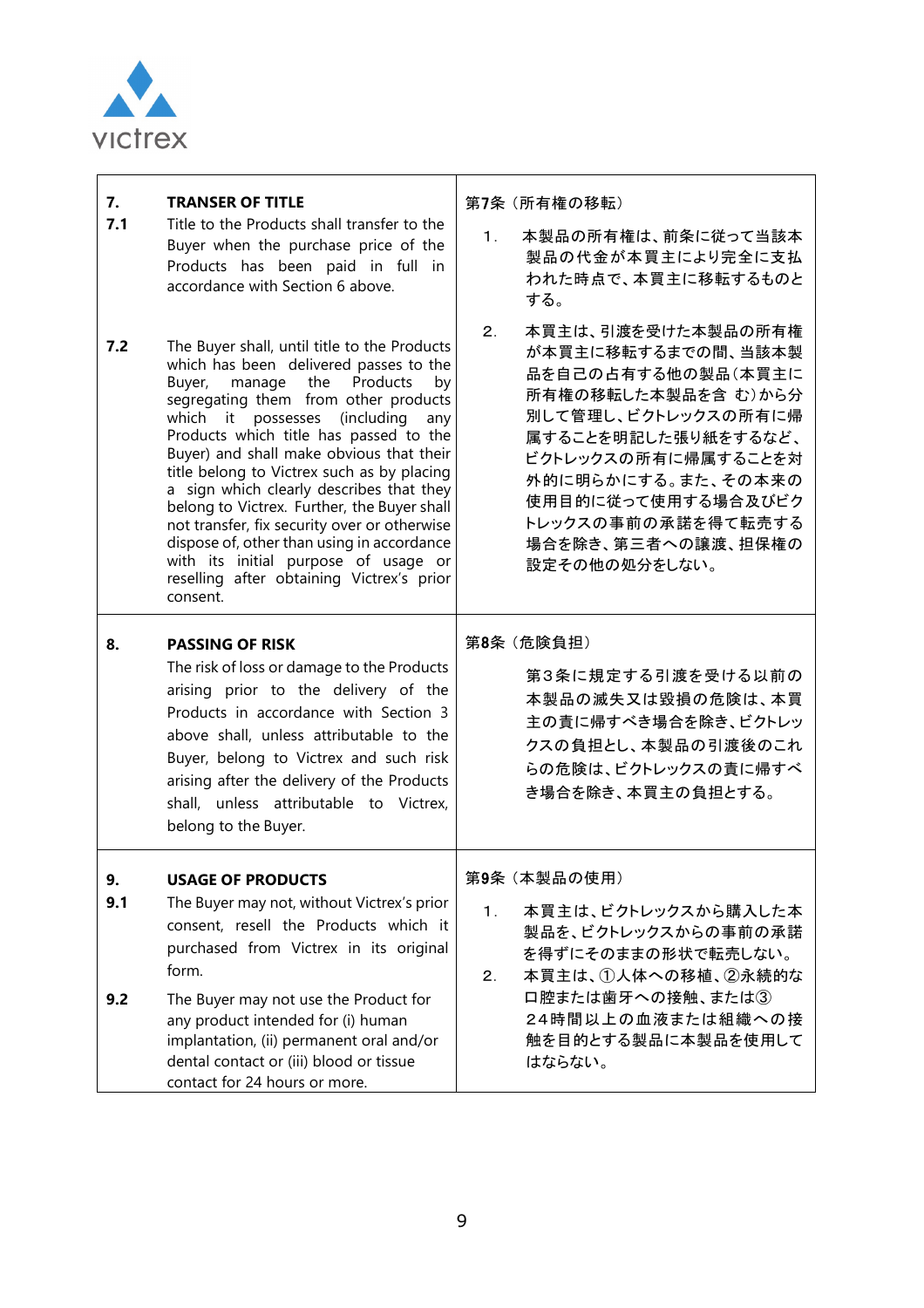

- **9.3** It shall be the sole responsibility of the Buyer to determine the suitability of the Products for use in the manufacture of products by the Buyer or any other application and any use that the Buyer may make of the Products is at Buyer's own risk.
- **9.4** If the Buyer intends to use the Products in a regulated area, it shall be the sole responsibility of the Buyer to determine the suitability of the Products in accordance with all applicable laws, regulations and standards (together "**Applicable Regulations**"). The Buyer agrees that as a condition of Victrex's acceptance of any order and therefore, any Contract made under these Conditions, that the Buyer shall not use the Products for any purpose or area that is not allowed under the provisions of Applicable Regulations. If the Buyer is in violation of any provisions of Applicable Regulations, it shall be deemed to be in breach of the Contract and Victrex shall be entitled to terminate the Contract immediately without prejudice to any other of Victrex's rights and remedies.
- **9.5** Victrex will not be involved in the Buyer's planning, manufacture or sales of the Products.
- 3. 本買主による製品の製造又はその他の 適用に本製品を使用することの適切性 の判断は、本買主が単独の責任で行うも のとし、本買主による本製品の一切の使 用は、本買主が自己の責任で行う。
- 4. 本買主が規制された分野で本製品を使用 する場合、本買主は、適用されるすべて の法律、規制、および基準(以下「適用さ れる規制」と総称する)の下で本製品が 適合性を有するかの判断を、単独の責 任で行う。本買主は、ビクトレックスが注 文を請けるための、したがって本条件の 下で締結される本契約の条件として、適 用される規制の下で許されていない目的 または領域で本製品を使用しないことに ついて同意する。本買主が適用される規 制のいずれかの条項に違反している場 合、それは本契約に違反していると看做 され、ビクトレックスは、他のビクトレック スの権利および救済を害することなく、直 ちに本契約を終了することができる。
- 5. ビクトレックスは、本買主による製品の企 画・立案、製造または販売に関与しな い。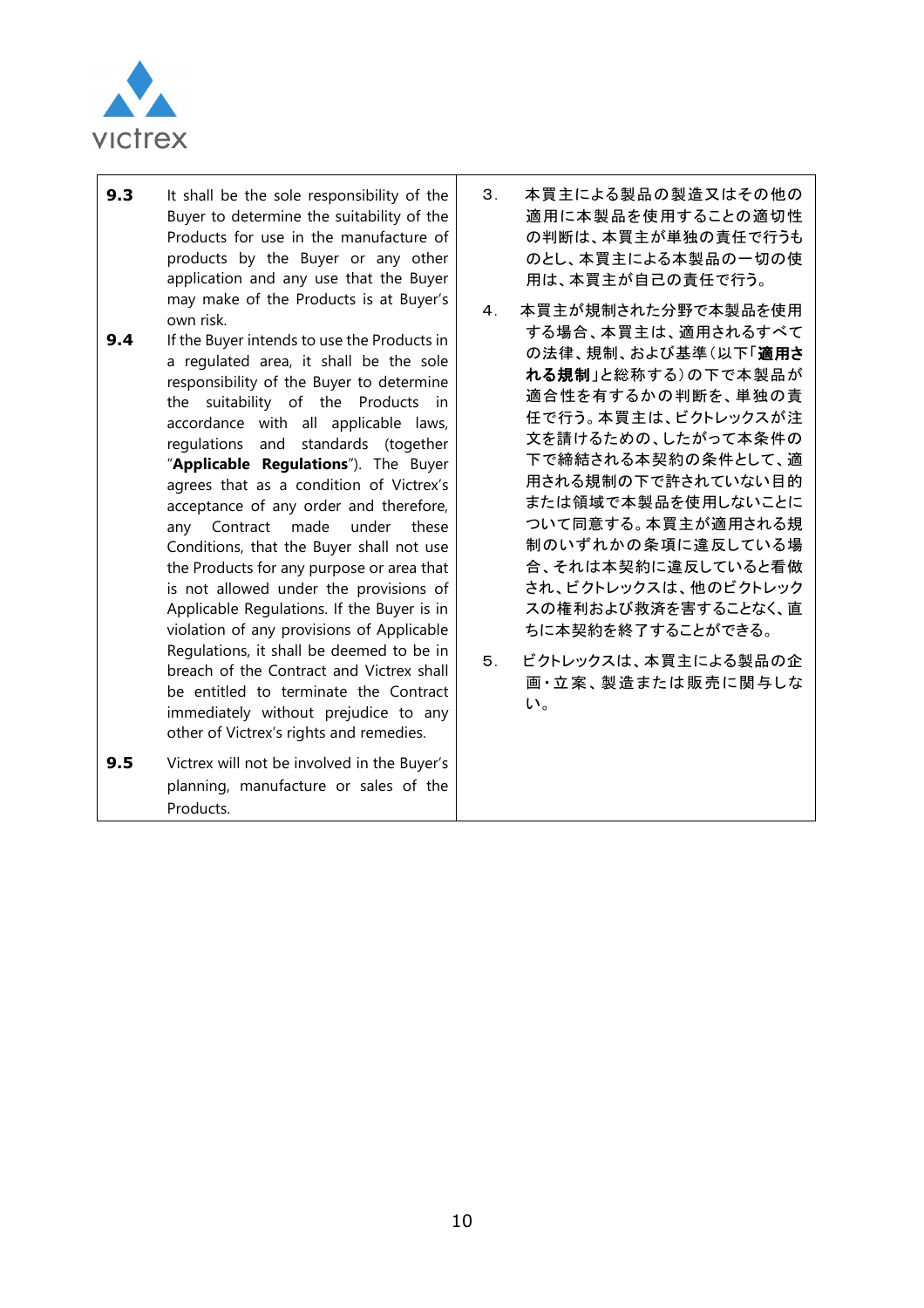

## **10. SECURITY EXPORT CONTROL**

- 10.1 The Buyer shall acknowledge that the export of the Products and any related technology may be subject to domestic and foreign security export control and shall comply with the Foreign Exchange and Foreign Trade Law and other relevant laws and regulations and domestic and foreign security export control laws and regulations.
- 10.2 Buyer agrees that as a condition of Victrex's acceptance of any order and therefore any Contract made under these Conditions, that:
	- (a) the Products and any associated technology will not be used:
		- for purposes associated with any chemical, biological, nuclear weapons or missiles capable of delivering such weapons, or in support of any terrorist activity; or
		- in breach of any applicable laws, trade sanctions or trade embargoes; and
	- (b) the Products and any associated technology will not be resold if it is known or suspected that they are intended to be used for such purposes.

第10条 (安全保障貿易管理)

- 1. 本買主は、本製品及び関連技術の輸出 が国内外の安全保障貿易管理の対象と なり得ることを認識し、外国為替及び外 国貿易法及び関連諸法令並びにその他 の国内外の安全保障貿易管理法令を遵 守する。
- 2. 本買主は、ビクトレックスが何らかの注文 を受諾し、従って本条件の下で契約が締 結されることの条件として、以下につい て、合意する。

(a) 本製品及び関連する技術は:

- 本製品を化学、生物、原子 力兵器又はそれらの兵器を 運搬できるミサイルに関連 する目的のため、または
- 何らかの適用法規、貿易制 裁又は通商禁止に抵触す る形で

使わないこと。

(b) 本製品及び関連する技術は、これら の目的で用いられる可能性が疑わ れる場合は、再販売しないこと。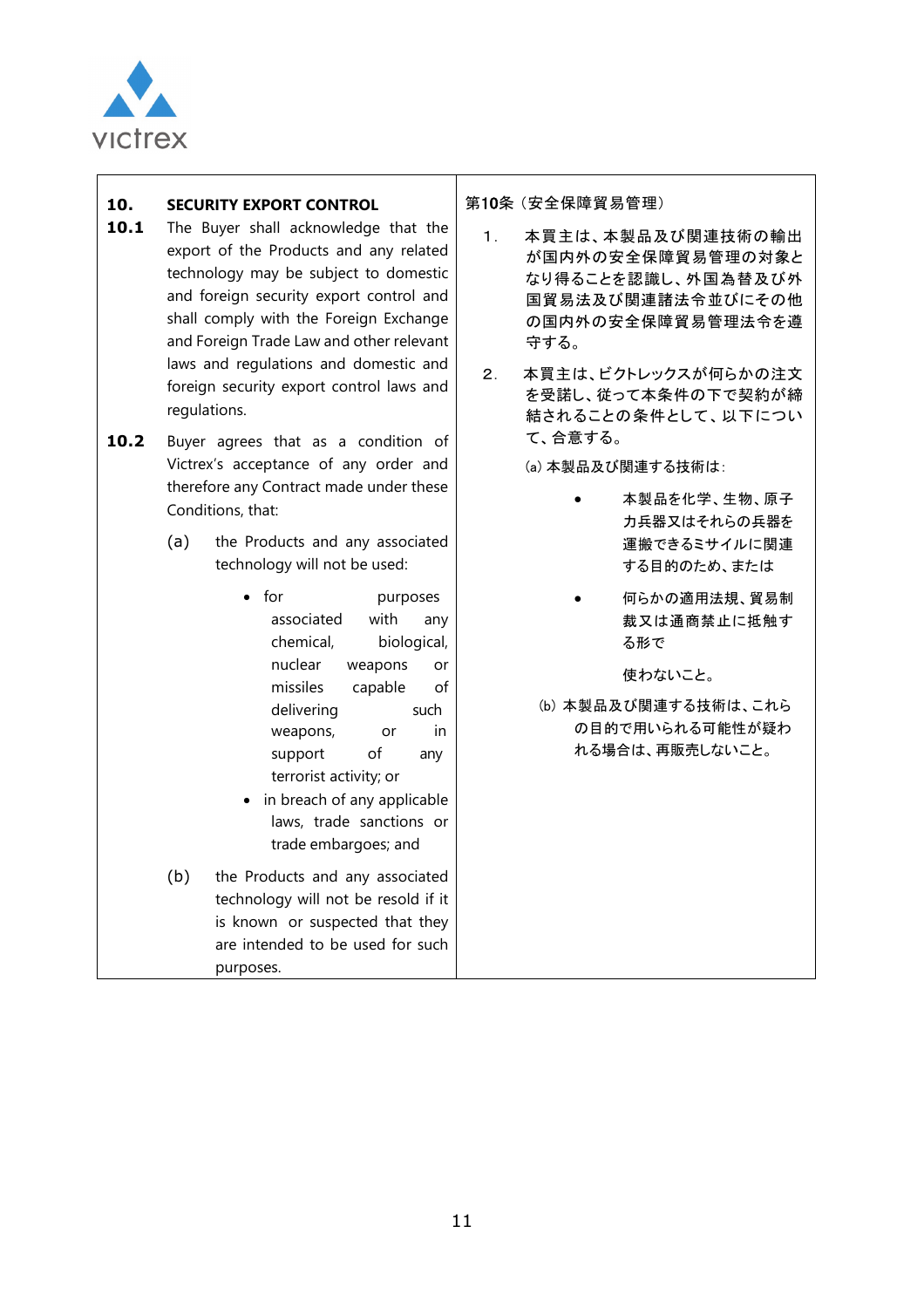

| 11. | <b>ANTI-BRIBERY AND ANTI-</b> |
|-----|-------------------------------|
|     | <b>CORRUPTION</b>             |

- 11.1 Victrex and the Buyer shall comply with the Unfair Competition Prevention Act and relevant laws and regulations and other domestic and foreign anti-bribery and anti- corruption laws and regulations.
- 11.2 Victrex and the Buyer shall each establish their own internal system to ensure compliance with the laws and regulations referred to in Section 11.1 above.
- 11.3 The Buyer shall immediately notify Victrex if it has been requested provision of any unrighteous benefits in relation to the performance of these Conditions or any Contract.

#### **12. INTELLECTUAL PROPERTY**

- 12.1 The Buyer shall acknowledge that neither these Conditions nor any Contract grants the Buyer any right with regard to Victrex's patent rights, design rights, utility model rights, trade mark rights, copy rights and any other intellectual property rights ("**Intellectual Property Rights**").
- **12.2** The Buyer shall not challenge the validity of any Intellectual Property Rights of Victrex.
- 12.3 The Buyer shall not, by itself or through third parties, analyse the formulation, components or properties etc. of the Products or any sample thereof without Victrex's written consent.
- 12.4 Victrex warrants to the Buyer that the Products do not infringe any third party's Intellectual Property Rights. Victrex does not warrant

第11条 (贈収賄防止及び腐敗防止)

- 1. ビクトレックス及び本買主は、不正競争防 止法及び関連諸法令並びにその他の国 内外の贈収賄防止及び腐敗行為防止に 関する法令を遵守する。
- 2. ビクトレックス及び本買主は、それぞれ前 項に定める各法令を遵守するための内 部の体制を確立する。
- 3. 本買主は、本書又は本契約の履行に関し て何らかの不正な利益の供与を求めら れた場合、直ちにビクトレックスに通知す る。

第12条 (知的財産権)

- 1. 本買主は、ビクトレックスの特許権、意匠 権、実用新案権、商標権、著作権その他 の知的財産権(以下「知的財産権」と総 称する)に関し、本条件又は本契約が何 ら本買主に権利を付与するものではない ことを確認する。
- 2. 本買主は、いかなるビクトレックスの知的 財産権の有効性をも争わない。
- 3. 本買主は、ビクトレックスの書面による同 意がない限り、自ら又は第三者を通じ、 本製品又はそのサンプルの組成、成分 又は特性等を分析しない。
- 4. ビクトレックスは、本買主に対し、本製品が 第三者の知的財産権を侵害しないことを 保証するが、本製品を原材料として製造 する本買主の製品が第三者の知的財産 権を侵害しないことを保証しない。本買 主は、本製品を原材料として製造する本 買主の製品が第三者の知的財産権を侵 害するか否かの危険性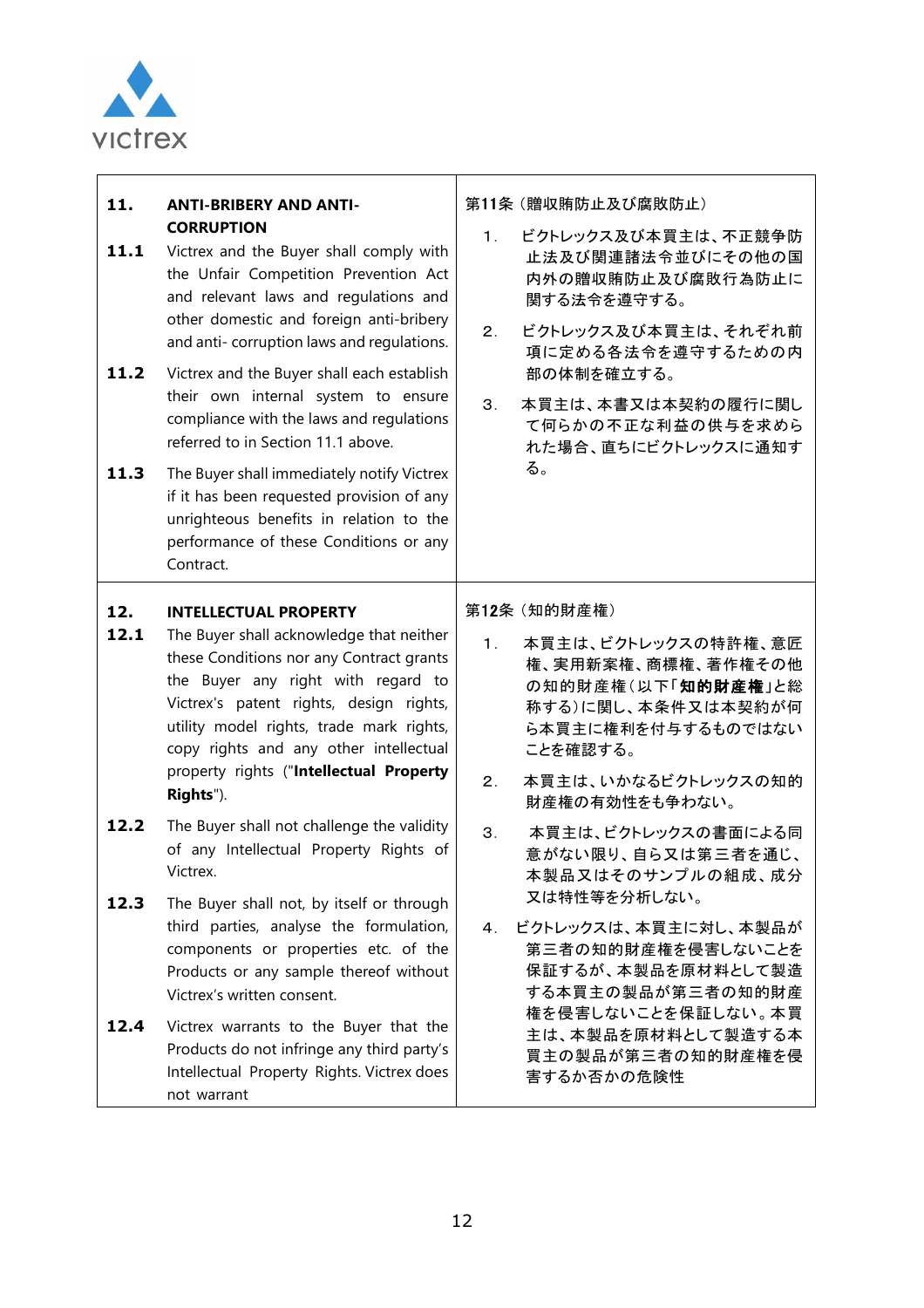

|      | that any products of the Buyer                                                                                                                                                                                                                                                                                                    |                | を自ら判断する。                              |
|------|-----------------------------------------------------------------------------------------------------------------------------------------------------------------------------------------------------------------------------------------------------------------------------------------------------------------------------------|----------------|---------------------------------------|
|      | manufactured by using the Products as<br>raw material do not infringe any third<br>party's Intellectual Property Rights. The<br>Buyer shall determine at its own risk<br>whether<br>products of the<br>Buyer<br>manufactured by using the Products as<br>raw material infringe any third party's<br>Intellectual Property Rights. | 5 <sub>1</sub> | 本買主は、本製品を使用するに際し、第<br>三者の知的財産権を侵害しない。 |
| 12.5 | The Buyer shall not infringe any third<br>party's Intellectual Property rights when<br>using the Products.                                                                                                                                                                                                                        |                |                                       |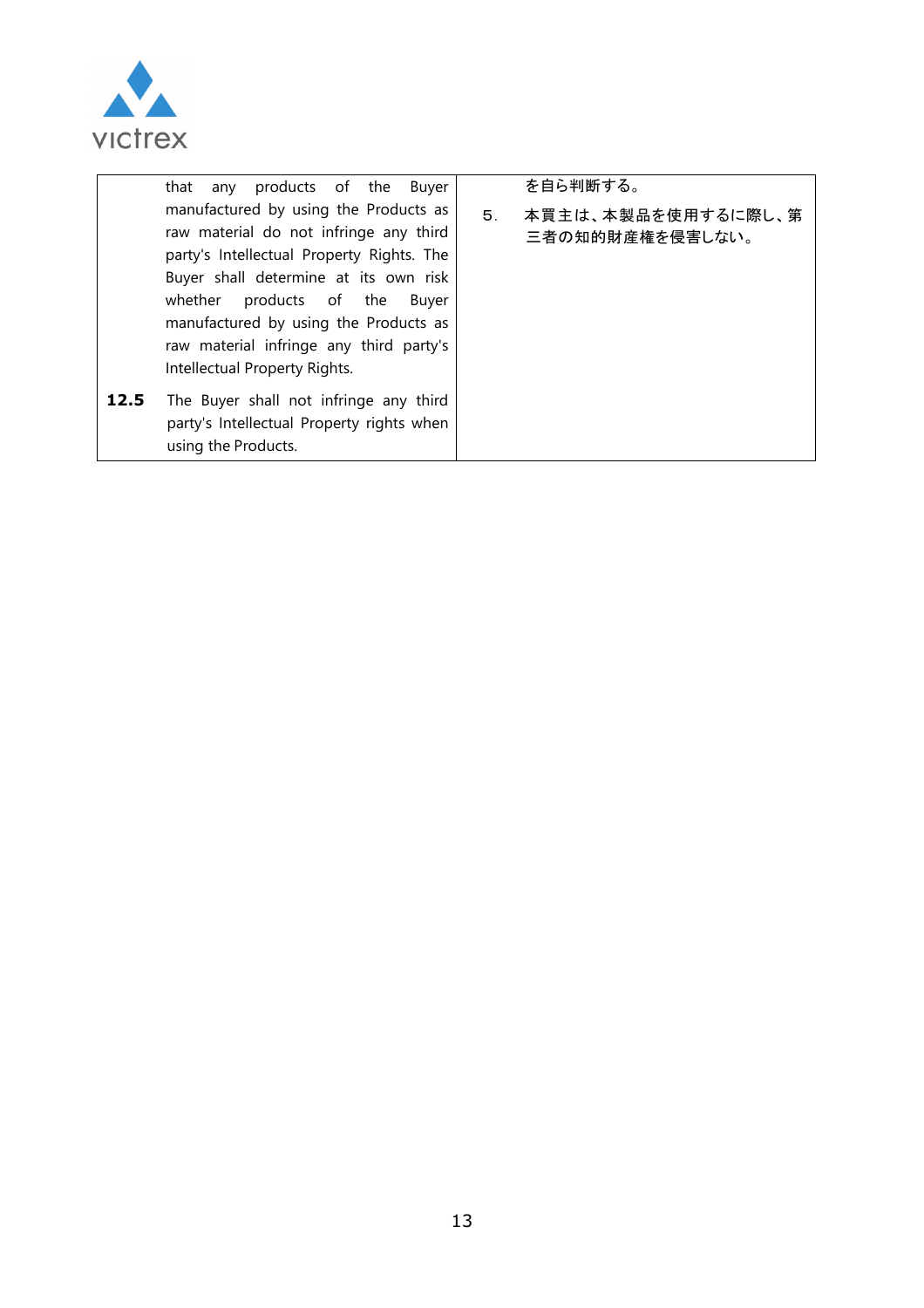

## **13. TERMINATION OF CONTRACT**

- 13.1 Each party may immediately terminate any Contract without giving notice to the other if any of the following events occur in respect of the other party, and all debts of the other party shall become due and payable:
	- (a) The other party breaches any conditions in this document, any Contract or any written agreement signed by both parties and fails to cure such breach within 15 days after being requested to cure such breach;
	- (b) The court has rendered an order for the commencement of compulsory auction against the other party, or a tax authority has commenced procedures for coercive tax collection against the other party;
	- (c) An application for the commencement of a bankruptcy proceeding, a corporate reorganization proceeding, a civil rehabilitation proceeding, special liquidation proceeding or any other similar bankruptcy proceeding has been filed against the other

第13条 (本契約の解除)

- 1. ビクトレックス及び本買主は、相手方が次 の各号のいずれかに該当する場合には、 相手方に通知することなく、直ちに本契約 を解除することができ、相手方はその負 担する債務の全てにつき、期限の利益を 喪失する。
	- (1) 本書、本契約又は両当事者が署 名した合意書の規定に違反し、催 告後15日が経過しても当該違反 を治癒しなかった場合
	- (2) 強制競売の開始決定を受け又は 公租公課の滞納処分を受けた場 合
	- (3) 破産手続開始、会社更生手続開 始、民事再生手続開始、特別清 算手続開始又はこれらに類する 倒産手続開始の申立てがあった 場合
	- (4) 法令又は定款上の解散事由(た だし、合併の場合を除く。)が発生 した場合
	- (5) 支払を停止した場合又は支払不 能となった場合
	- (6) 振り出し、又は引き受けた手形又 は小切手が不渡りとなった場合
	- (7) 業務遂行上必要な許認可が失効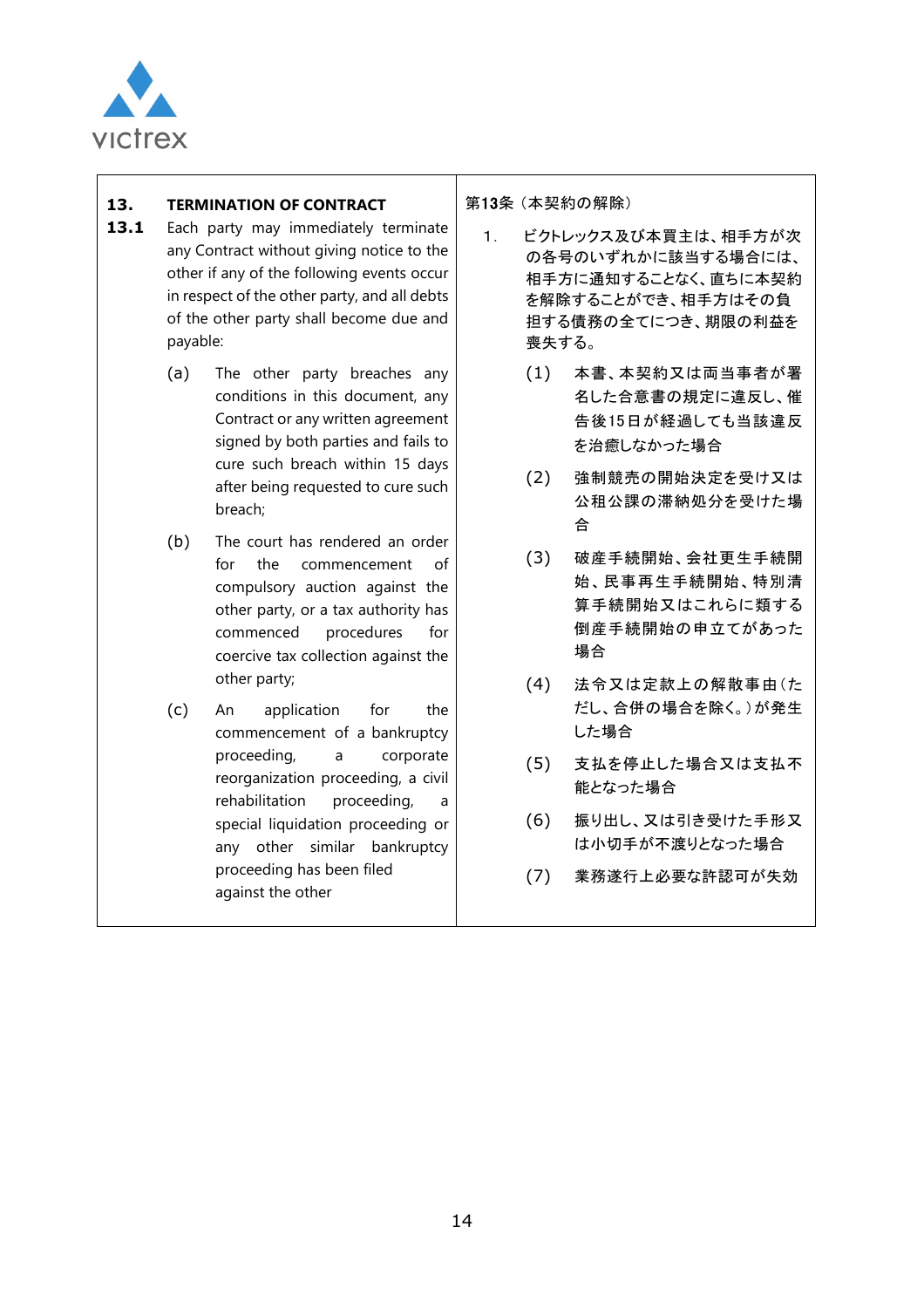

|             | (d)         | party;<br>Any dissolution event under laws<br>or the articles of incorporation has<br>occurred (except a merger);                                                                                                                                                         |                | (8)       | し、又は監督官庁から当該許認<br>可の取消・業務停止等の重要な<br>処分を受けた場合<br>事業若しくは財産の状況が著しく     |
|-------------|-------------|---------------------------------------------------------------------------------------------------------------------------------------------------------------------------------------------------------------------------------------------------------------------------|----------------|-----------|---------------------------------------------------------------------|
|             | (e)         | The other party has generally<br>ceased to pay or become unable<br>to pay its debts;                                                                                                                                                                                      |                |           | 悪化し、又はそのおそれがあると<br>客観的に認められる相当の理由<br>があり、債務不履行が合理的に<br>予想される場合      |
|             | (f)         | Any draft or cheque issued or<br>assumed by the other party has<br>been dishonoured;                                                                                                                                                                                      |                | (9)       | 相手方が自己に重大な損害又は<br>危害を及ぼした場合                                         |
|             | (g)         | Any license necessary for the other<br>party's business has expired, or<br>the other party has been subject<br>to a substantial reprimand such as<br>of<br>revocation<br>license<br>or<br>suspension of business by a<br>relevant authority;                              | 2.             |           | 前項による解除は、相手方に対する損害<br>賠償請求を妨げない。                                    |
|             | (h)         | The condition of the other party's<br>business or assets has been<br>substantially impaired or there is<br>good reason to consider such risk<br>exists from an objective point of<br>view and the default of the other<br>party could<br>reasonably<br>be<br>expected; or |                |           |                                                                     |
|             | (i)         | The other party has caused<br>substantial damage or harm to the<br>terminating party.                                                                                                                                                                                     |                |           |                                                                     |
| 13.2        |             | Termination of any Contract under<br>Section 13.1 above does not limit the<br>terminating party's right to claim<br>damages against the other party.                                                                                                                      |                |           |                                                                     |
| 14.<br>14.1 | other that: | <b>EXCLUSION OF ANTISOCIAL FORCES</b><br>Each of the parties covenants to the                                                                                                                                                                                             | 1 <sub>1</sub> |           | 第14条 (反社会的勢力の排除)<br>ビクトレックス及び本買主は、それぞれ相<br>手方に対し、次の各号の事項を確約す        |
| (a)         |             | it<br><b>is</b><br>not<br>gang<br>group<br>a<br>(bouryokudan), an affiliate to a<br>gang group or a professional<br>extortionist<br>(soukaiya)<br>or<br>an<br>equivalent                                                                                                  |                | る。<br>(1) | 自らが、暴力団、暴力団関係企<br>業、総会屋若しくはこれらに準ず<br>る者又はその構成員(以下<br>「反社会的勢力」と総称する) |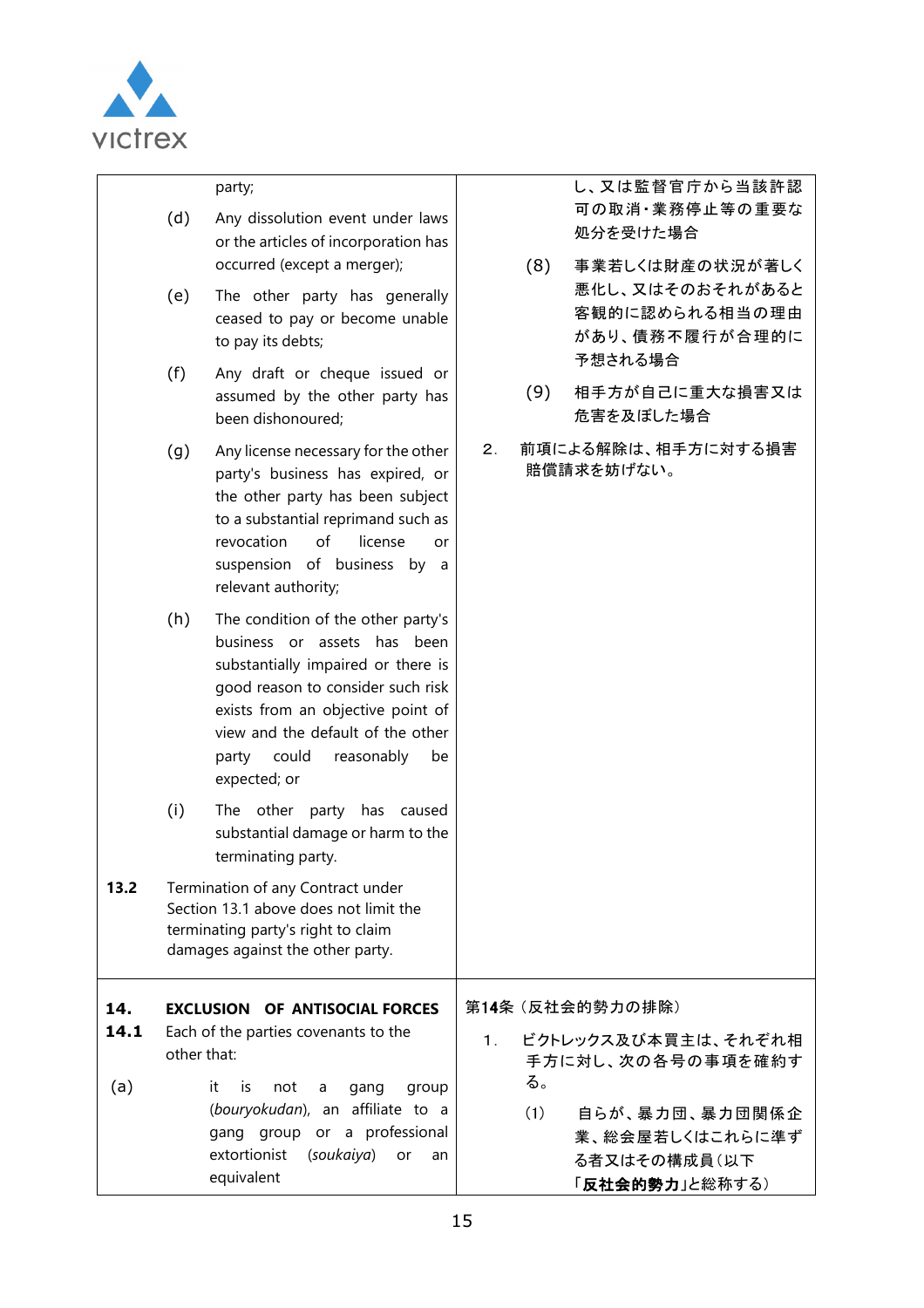

to any of these or a member of these (collectively "**Antisocial Forces**");

- (b) any of its officers (i.e. directors, executive officers, executive members or any person in an equivalent position) is not an Antisocial Force;
- (c) it is not allowing an Antisocial Force to use its name and entering into an agreement with the other party;
- (d) it will not itself or through third parties be engaged in any of the following conducts in relation to any agreement with the other party:

Any conduct which uses threatening behavior or violence against the other party; or

 Any conduct which interferes with the other party's business or which harms the other party's credibility by using fraudulent means or force.

- 14.2 Either party may immediately terminate any Contract, without making any request to the other, if the other party falls under any of the following:
	- (a) The statement in Subparagraph (a) or (b) of Section 14.1 above turns out to be false;
	- (b) An agreement turns out to be entered into against the covenant in Subparagraph (c) of Section 14.1 above; or
	- (c) The other party acts in violation of Subparagraph (d) of Section 14.1 above.
- 14.3 If any agreement with the other

ではないこと。

- (2) 自らの役員(取締役、執行役、業 務を執行する社員、又はこれらに 準ずる者をいう)がいずれも反社 会的勢力ではないこと
- (3) 反社会的勢力に自己の名義を利 用させ、相手方と契約を締結する ものでないこと。
- (4) 相手方との契約に関して、自ら又 は第三者を利用して、次の行為を しないこと。
	- 相手方に対する脅迫的な 言動又は暴力を用いる行 為
	- **偽計又は威力を用いて相** 手方の業務を妨害し、又 は信用を毀損する行為
- 2. ビクトレックス又は本買主は、相手方が次 の各号の一に該当するときは、何らの催 告をすることなく、本契約を含む相手方と の契約を解除することができる。
	- (1) 前項1号又は2号の確約に反する 申告をしたことが判明した場合
	- (2) 前項3号の確約に反し契約をした ことが判明した場合
	- (3) 前項4号の確約に反した行為をし た場合
- 3. 前項の規定により本契約を含む相手方と の契約が解除された場合、解除した者 は、解除により生じる損害について、その 相手方に対し一切の責任を負わない。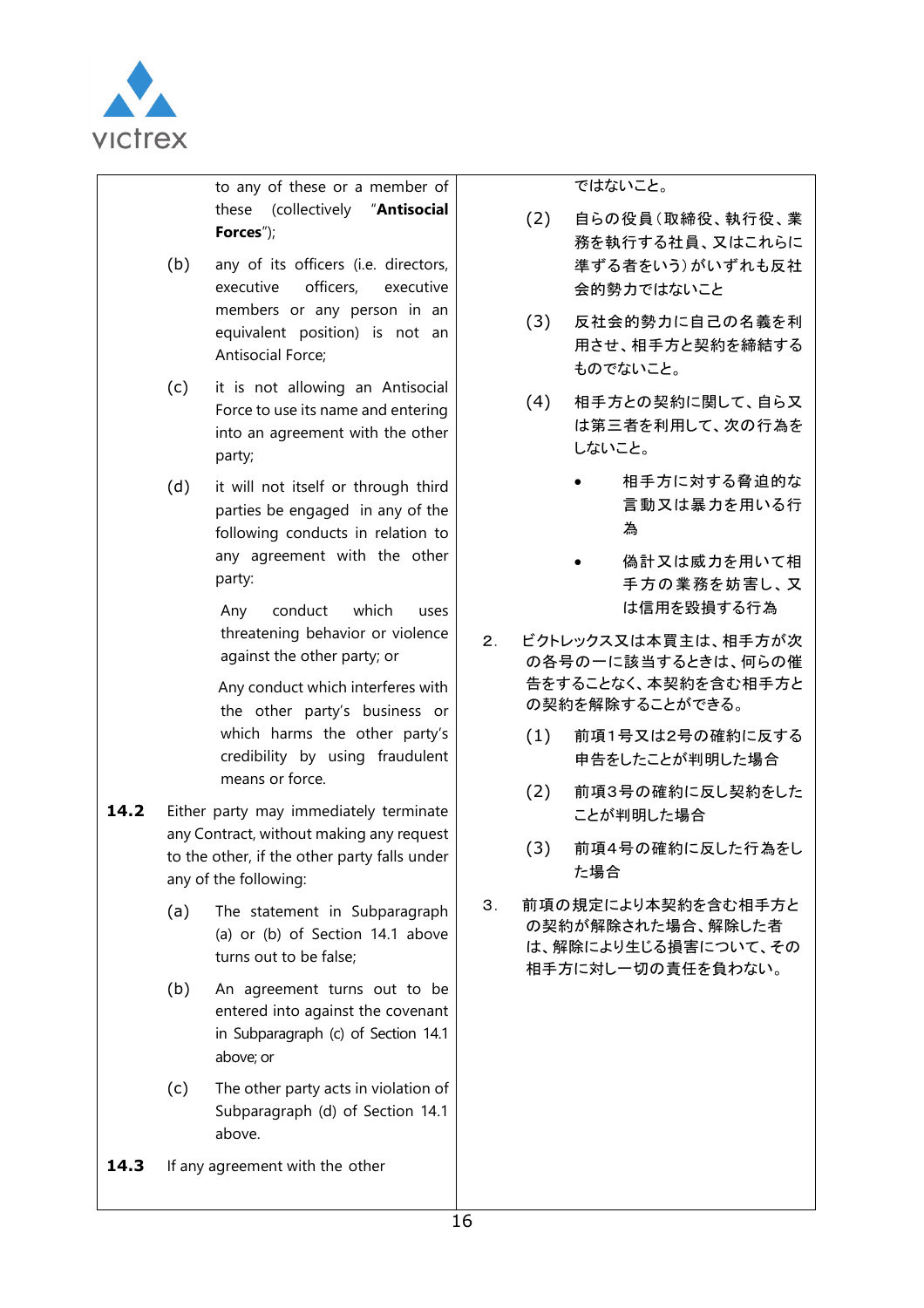

|             | including<br>Contract<br>party<br>any<br>İS<br>terminated in accordance with Section<br>14.2 above, the terminating party shall<br>not be held liable for any loss of the other<br>party caused by the termination.                                                                                                                                                                                      |                                                                                                                                                                                  |
|-------------|----------------------------------------------------------------------------------------------------------------------------------------------------------------------------------------------------------------------------------------------------------------------------------------------------------------------------------------------------------------------------------------------------------|----------------------------------------------------------------------------------------------------------------------------------------------------------------------------------|
| 15.         | <b>AMENDMENTS</b><br>Conditions<br>These<br>the<br>(to<br>extent<br>incorporated into<br>a Contract),<br>any<br>Contract and any Special Conditions may<br>be amended only by written agreement<br>executed by both parties.                                                                                                                                                                             | 第15条 (本書及び本契約の変更)<br>本書(本契約の一部となった限りで)、本<br>契約及び関連する合意文書の内容は、<br>ビクトレックス及び本買主の双方が署名<br>(記名押印を含む)した書面によってのみ<br>変更できる。                                                             |
| 16.         | <b>RESTRICTION ON DISPOSAL</b><br>Unless the other party gives prior written<br>consent, neither party may transfer, fix<br>security over or otherwise dispose of<br>these Conditions or any Contract or any<br>Special Conditions or any right arising<br>from these Conditions or any Contract or<br>any Special Conditions.                                                                           | 第16条 (本契約の譲渡その他の処分の制限)<br>ビクトレックス及び本買主は、相手方の<br>書面による事前の同意がない限り、本契<br>約、本条件若しくは本特約事項上の地位<br>又は本契約、本条件若しくは本特約事項<br>に基づく権利に関し、第三者への譲渡、<br>担保権の設定その他の処分をすること<br>はできない。              |
| 17.         | <b>FORCE MAJEURE</b><br>If Victrex or the Buyer cannot fulfil or<br>encounters difficulty in fulfilling its<br>obligation under a Contract (other than<br>any obligation to pay money) due to a<br>force majeure event such as natural<br>disasters, wars and epidemics, it will not<br>be held liable for damages, and may<br>terminate the relevant Contract after<br>consulting with the other party. | 第17条 (不可抗力)<br>ビクトレックス及び本買主は、天変地異、<br>戦争、過感染(エピデミック)等の不可抗<br>力により、その本契約上の義務(但し、金<br>銭の支払義務を除く)の履行が困難また<br>は不可能となった場合、相手方に対し、<br>損害賠償責任を負わず、また、相手方と<br>協議の上、当該本契約を解除することが<br>できる。 |
| 18.<br>18.1 | <b>APPLICATION OF THESE CONDITIONS</b><br>These Conditions shall govern and be<br>incorporated in every Contract made by<br>or on behalf of Victrex with the Buyer.                                                                                                                                                                                                                                      | 第18条 (本書の適用範囲)<br>本書で定める基本条件は、ビクトレックス<br>$\mathbf{1}$ .<br>と本買主との全ての本契約に関して適用<br>される。                                                                                            |
| 18.2        | All trade terms which were set forth in<br>any document provided by                                                                                                                                                                                                                                                                                                                                      | 本買主の提供した書面やビクトレックスと<br>2 <sub>1</sub><br>本買主との間の通信文その他に記載さ<br>れた取引条件は、本契約又は別途                                                                                                    |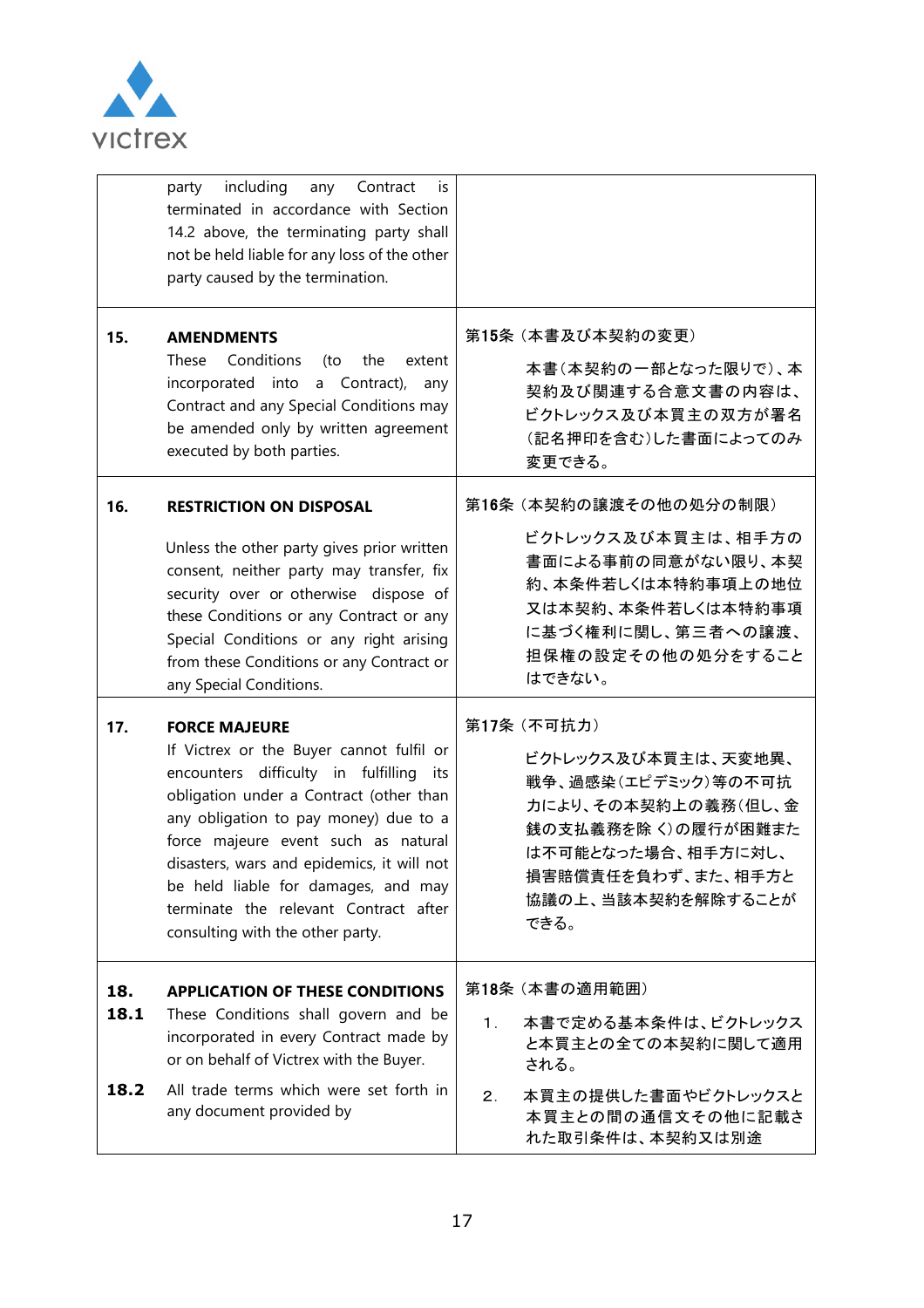

the Buyer or any correspondence made between Victrex and the Buyer or else (other than order forms and acceptance forms) shall not apply to the supply of the Products unless agreed in a Contract or in Special Conditions separately signed by both parties.

18.3 If there is any discrepancy between the contents of these Conditions, any Contract or Special Conditions separately signed by both parties, the contents of the Contract or the Special Conditions separately signed by both parties shall prevail. If there is any discrepancy between the contents of the Contract and any Special Conditions separately signed by both parties, the contents of the Contract shall prevail.

両当事者が署名した本特約事項で合意 しない限り、本製品の取引には適用され ない。

3. 本書の内容と本契約の内容又は別途両 当事者が署名した書面で合意した本特 約事項の内容とが抵触する場合、本契 約の内容又は別途両当事者が署名した 書面で合意した本特約事項の内容が優 越する。なお、本契約の内容と別途両当 事者が署名した書面で合意した本特約 事項の内容とが抵触する場合、本契約 の内容が優越する。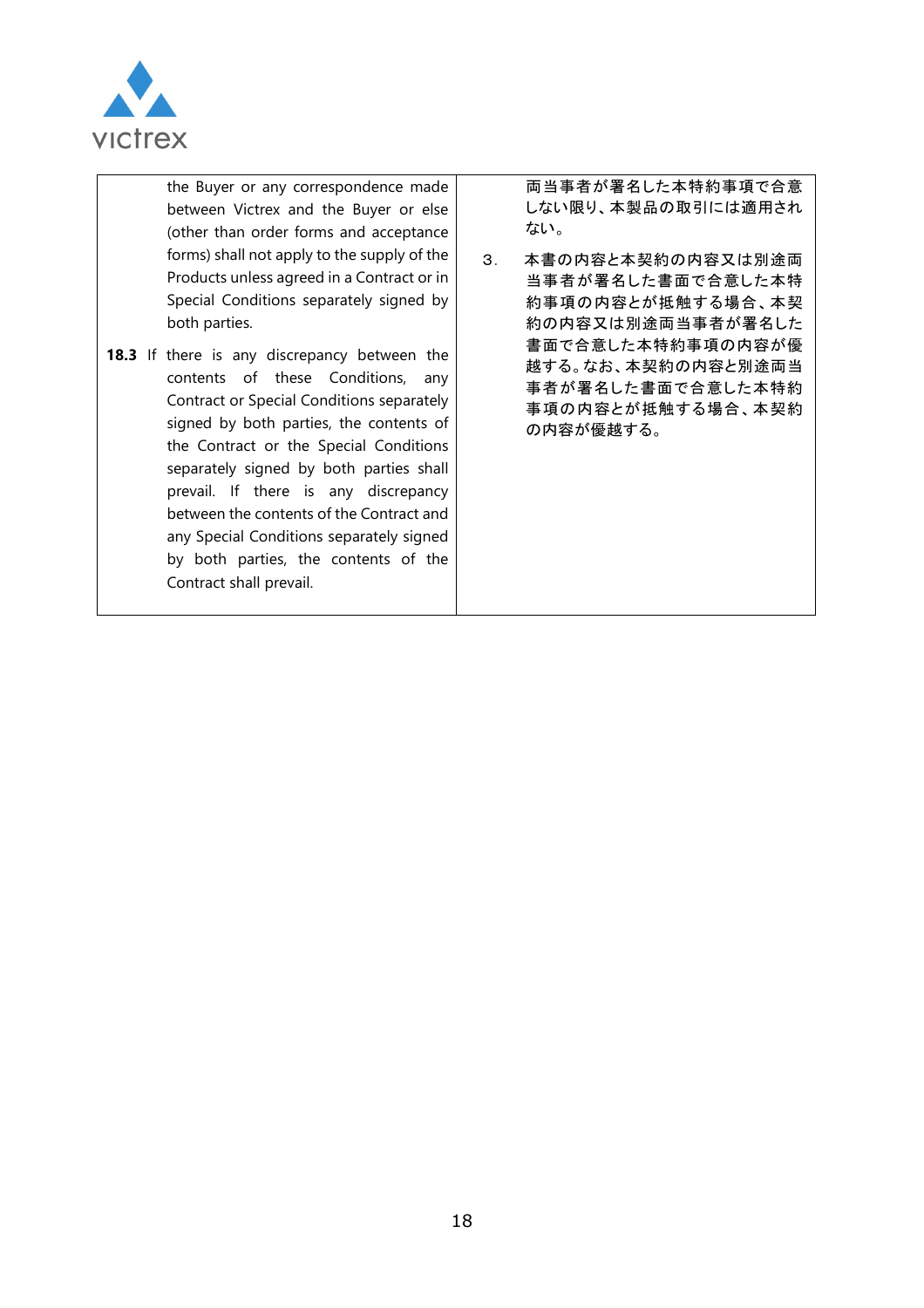

#### **19. CONFIDENTIALITY**

- 19.1 Each party agrees that all information received from the other party under the Contract, including the nature of the Products, and/or Services to be provided by Victrex and the existence of any Contract, shall be maintained in confidence and not disclosed to others, except as such disclosure may be required by applicable law or court order, and the receiving party agrees not to use such information for any purpose, other than the fulfilment of a Contract, without the prior written consent of the other party. The obligations of confidentiality shall survive the termination or expiration of the Contract.
- 19.2 Each party shall use commercially reasonable care to protect the confidentiality of information received from the other party but in all events no lesser standard of care to protect the confidentiality of information received from the other party than it uses to protect its own

confidential information, and shall limit disclosure of such information to those of its personnel and consultants and those of Victrex's Group Companies who have an actual need to know and have a written obligation to protect the confidentiality of such information.

#### **20. DATA PROTECTION**

Both parties shall comply with the requirements of all applicable data protection legislation ("**Data Protection Legislation**"). The parties acknowledge that in the event personal data is disclosed in relation to the Contract, they shall in good faith agree the appropriate data protection obligations to enable compliance with applicable Data Protection Legislation.

第19条 (守秘義務)

- 1. 各当事者は、本製品の性質及び/又はビ クトレックスの提供する本サービスを含 め、本契約の下で他の当事者から受領 した全ての情報及び本契約の存在につ いて秘密が保ち、適用法規又は裁判所 の命令により開示が求められる場合を除 き、他者に開示しないことを合意し、受領 当事者は、他の書面による事前の同意 がない限り、本契約の履行以外の目的 のために当該情報を用いないことを合意 する。守秘義務は、本契約の解約又は 満了後も存続する。
- 2. 各当事者は、他の当事者から受領した情 報の秘密性を保つために商業的に合理 的な注意を払うが、どのような場合でも、 他方当事者から受領した情報の秘密性 を保つための注意は、自らの秘密情報を 守るために払う注意に満たないものであ ってはならない。また、当該情報の開示 は、自社及びビクトレックスのグループ会 社の社員及びコンサルタントで、知る現 実的必要があり、かつ、当該情報の秘密 性を守る書面上の義務がある者に対し てなされる場合に限定される。

第20条 (データ保護)

両当事者は、適用されるすべてのデータ保護法 (以下「データ保護法」という)の要件を遵守す る。両当事者は、本契約に関連して個人データ が開示された場合、適用されるデータ保護法の 遵守を可能にするため、適切なデータ保護義務 について誠実に合意する。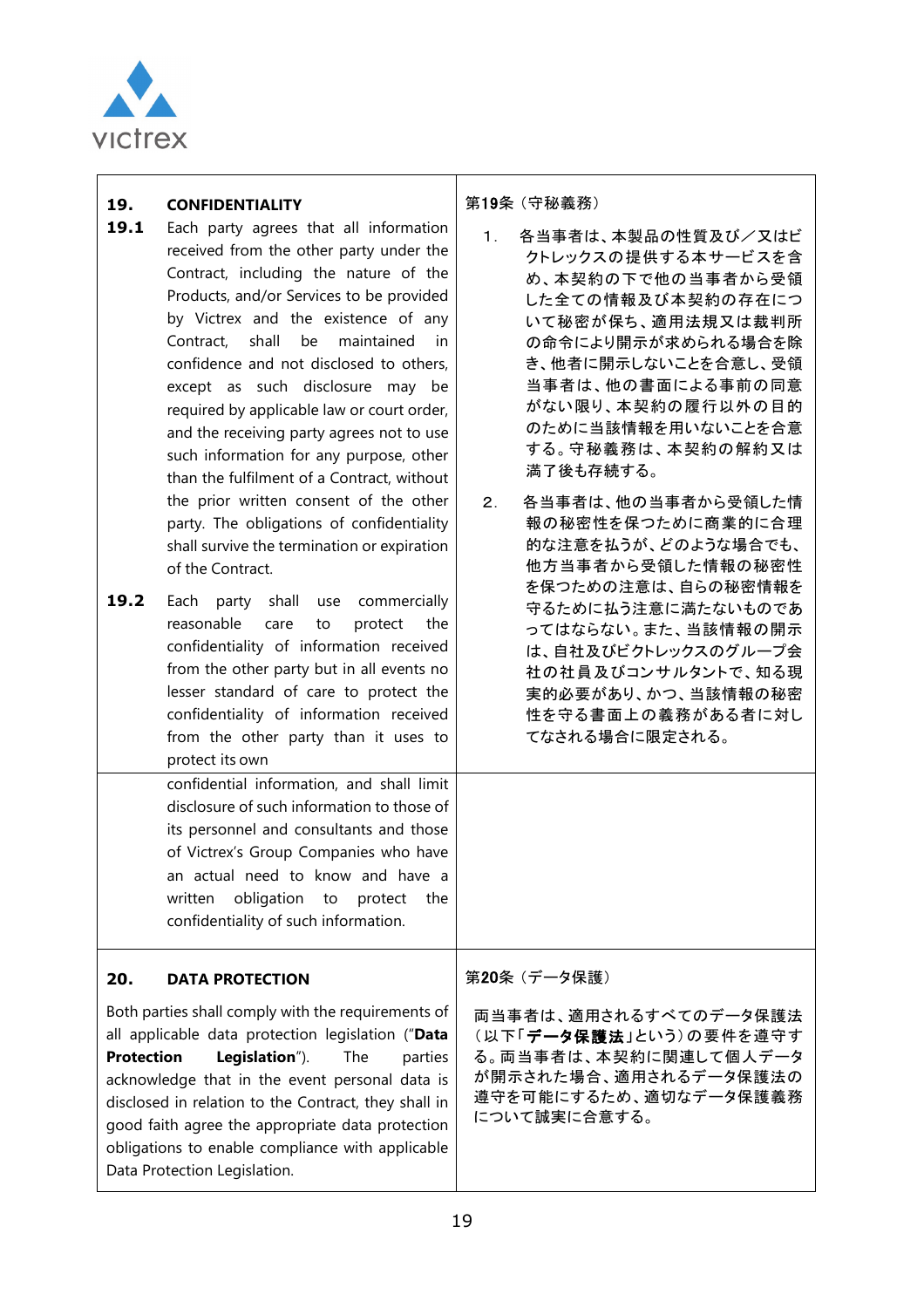

| 21.<br>21.1 | <b>SERVICES</b>   | The provisions of this Condition 20 shall<br>only apply if Victrex is providing Services<br>to the Buyer.                                                                                                                                                                                                                                                                                                                                                                                                                                                                     | 第21条 (本サービス)<br>1 <sub>1</sub> | る。 | 本条は、ビクトレックスが本買主に本サー<br>ビスを提供している場合にのみ適用され                                                                       |                                                                                                                                                                          |
|-------------|-------------------|-------------------------------------------------------------------------------------------------------------------------------------------------------------------------------------------------------------------------------------------------------------------------------------------------------------------------------------------------------------------------------------------------------------------------------------------------------------------------------------------------------------------------------------------------------------------------------|--------------------------------|----|-----------------------------------------------------------------------------------------------------------------|--------------------------------------------------------------------------------------------------------------------------------------------------------------------------|
| 21.2        | (a)<br>(b)<br>(c) | In providing Services, Victrex shall:<br>provide Services with reasonable<br>care and skill;<br>use reasonable efforts to meet any<br>performance<br>dates<br>agreed<br>between the parties; but any such<br>dates shall be estimates only, and<br>time shall not be of the essence for<br>performance of the Services; and<br>have the right to make any<br>changes to the Services that are<br>necessary to comply with any<br>applicable<br>law<br>safety<br>or<br>requirement or that do not<br>materially and adversely affect the<br>nature or quality of the Services. | 2 <sub>1</sub>                 |    | ビクトレックスは、本サービスを提供する<br>に際し:<br>(1)<br>をもって提供する;<br>(2)<br>守するために合理的な努力を払う;<br>のではない;また<br>(3)<br>い変更を加える権利を有する。 | 本サービスを合理的な注意と技量<br>当事者間で合意された履行日を遵<br>ただし、当該履行日は予定のみで<br>あり、本サービスの履行に際し、期<br>限は遵守されなければならないも<br>本サービスに対し、適用法令及び<br>安全基準に合致するのに必要な変<br>更又は本サービスの性格又は品質<br>に重大な悪影響を及びすことのな |
| 22.         |                   | <b>FAITHFUL DISCUSSION</b><br>The parties shall consult in good faith and<br>resolve any matter which is not set out in<br>these Conditions or in any Contract or<br>which is set out but the interpretation of<br>which is in question.                                                                                                                                                                                                                                                                                                                                      | 第22条 (誠実協議)                    |    | 本書及び本契約に定めのない事項及び<br>本書又は本契約の解釈につき疑義を生<br>じた事項については、当事者間にて誠実<br>に協議し、これを解決する。                                   |                                                                                                                                                                          |
| 23.<br>23.1 |                   | <b>GOVERNING LAW AND DISPUTE</b><br><b>RESOLUTION</b><br>These Conditions, any Contract and any<br>related written agreement shall be<br>governed by Japanese laws.                                                                                                                                                                                                                                                                                                                                                                                                           | $\mathbf 1$ .                  |    | 第23条 (準拠法及び紛争解決)<br>本条件、本契約及び関連する合意書は<br>日本法を準拠法とする。                                                            |                                                                                                                                                                          |